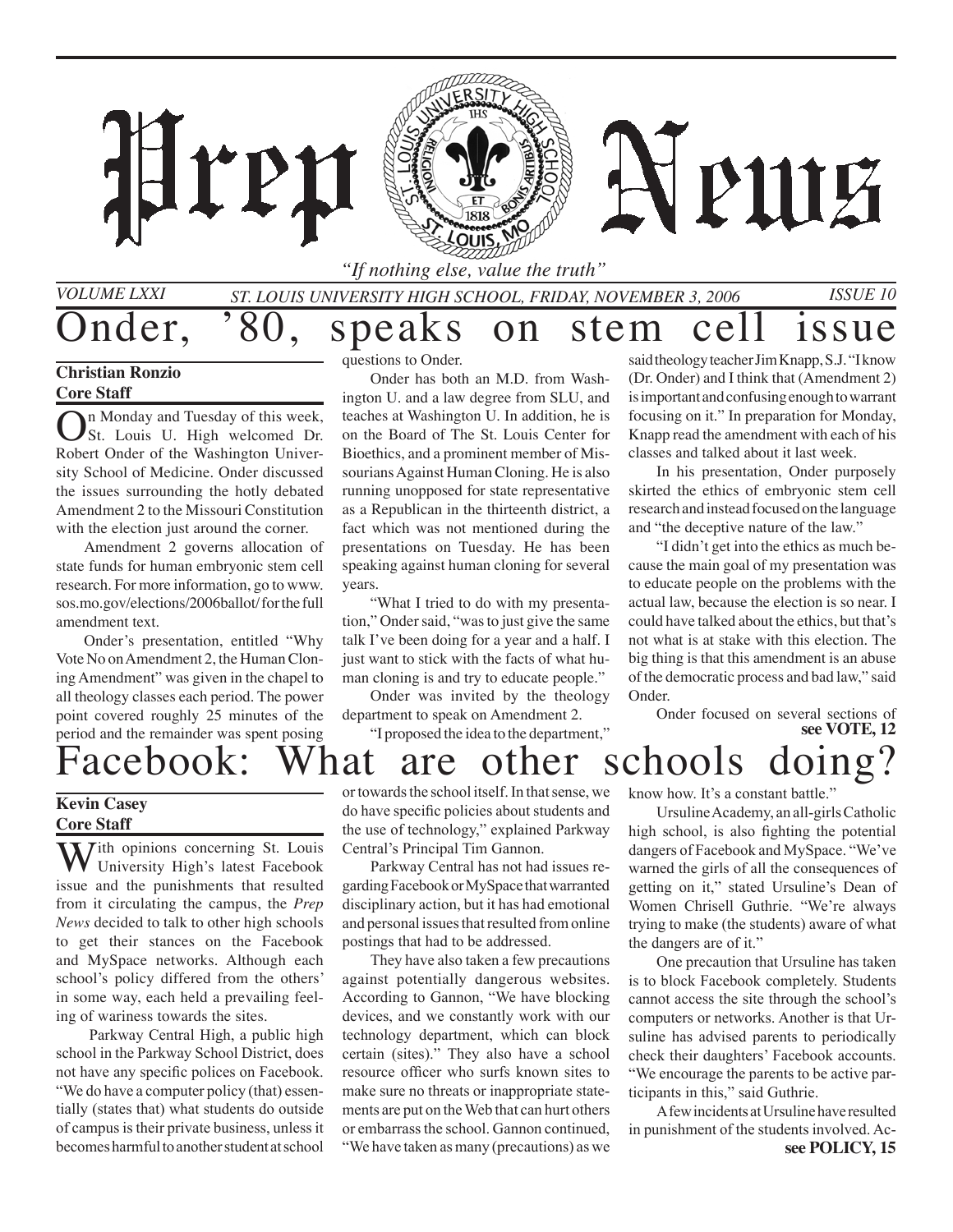

## **News** November 3, 2006 Plans for Student Life Novels of the States Center taking s h a p e project concludes

#### **Charlie Landis & Jim Santel News Editors**

The Student Life Center will drastically change St. Louis U. High. As the centerpiece of SLUH's expansive Vision 2000 (V2K) development program, it is slated to feature a new cafeteria and student common space. Plans for the building, which will sit adjacent to the King's Oak neighborhood on what was formerly the site of the senior parking lot, are still being finalized, and will be more concrete after the Nov. 8 Board of Trustees meeting, said President Dave Laughlin.

 According to Director of Facilities Patrick Zarrick, a new cafeteria is necessary because the school's current cafeteria "is often crowded; at best it's bursting at the seams. It's the same cafeteria that students have eaten in just about since the beginning of time at St. Louis U. High." Zarrick pointed out that the student body has grown in the last 50 years, while using the same space.

Laughlin said that the cafeteria plans

## **Alex Orf**

#### **Reporter**

A few scattered campaign ads and flyers supporting some unfamiliar political parties have popped up around St. Louis U. High over the past two weeks. The parties in question, the Nacilbupers, Centrist Reform Action Party, National Socialists of America, and the Free Rational party, are all vying for the votes of the freshman class in an AP American Government class project meant to simulate a real election. Elections will take place in freshman homerooms on Friday, Nov. 10.

"I heard about this project from another teacher at the AP conference over the summer, and on a whim I decided to put it into the curriculum this year," said AP American Government teacher Paul Michaelson.

In the project, the class was divided into four parties: two major parties, the Nacilbupers and the Centrist Reform Action Party, and two minor parties, the National Socialists of America and the Free Rationals.

As a simulation of budget differences,

provide for a seating capacity for "about half the school, which we don't currently have." According to Zarrick, the cafeteria and reunion space will be located in the building's northern half, towards the existing cafeteria.

The Student Life Center's design will be consistent with the existing architecture on campus, Zarrick said, as was the case with the Drury Plaza and soccer and baseball stadiums, which almost certainly means a brick façade. Zarrick said that an "aboveground connector" will join the Center with the old building. Zarrick likened this to the skybridge connecting the Science Center to the Planetarium, but it will not be nearly as expansive.

The cost of the project is still unclear, since the building's design hasn't been finalized, but Zarrick said that once the Board begins to approve various aspects of the Center, narrowing the project's scope, the "costs become clearer." Laughlin said money for the Student Life Center comes from

**see SLC, 13**

## Gov. class to simulate election

the major parties are allowed to use any form of SLUH media—the Pulse, KUHI, or *Prep News*—to campaign, while the minor parties have to work from a more grassroots approach, handing out flyers and talking to freshmen one-on-one.

At the start, Michaelson was unsure how his students would react, but now, he said, "I think they're getting into it."

Among those "getting into it" most fervently are seniors Sam Leverenz and Brad Klipfel of the Free Rational party, who, in addition to making a few slanderous remarks about the opposition, spoke excitedly about their party's platform. "Our name speaks volumes about our beliefs," said Klipfel. Leverenz elaborated on those beliefs, which include a government that serves the people instead of abusing power, equality, opportunity, and the right to life for all people.

The Nacilbupers took to the assignment with vigor as well, airing a thirty-second commercial for their candidates during homeroom last week—before most fresh-

**see BANANA REPUBLIC, 10**

#### **Matt and Brian Bettonville Brothers**

English teacher Chuck Hussung's ambitious Novels of the States project is now nearing completion. The goal of the project was to compile a list of literary works representing the soul of each of the fifty states and the District of Columbia.

"We set out to find a title for each of the fifty states that captured something essential about that state," Hussung said of the project.

 "This was an idea that I've had for several years," said Hussung. He had begun to make his own list from novels he had read, "but there were lots of states (for which he) had no idea what somebody would recommend."

The list offers an interesting take on American Literature because, "It's not working on America as a whole, but working on it as individual states." After talking about it in class several times last year, Hussung's classes decided that they would like to take on the project.

 Students from Hussung's two sections of junior English last year contacted various college literature professors from around the country via e-mail to get their suggestions on what novel or other literary work best fit the guidelines.

 Missouri's novel is *Adventures of Huckleberry Finn* by Mark Twain. Four different novels represent Illinois: *Native Son* by Richard Wright, *TheMan with the Golden Arm* by Nelson Algren, *Twenty Years at Hull House* by Jane Addams, and *Spoon River Anthology* by Edgar Lee Masters. Reasons for multiple entries for certain states vary.

One notable reason was the zealous response of certain professors. An entire department was surveyed in both the University of North Dakota and Ohio State University, each producing fourteen responses.

The submissions cover a wide variety of dates, from *Notes on the State of Virginia*, written by Thomas Jefferson in 1781, to three submissions, *Stakeout on Millennium Drive* by Ian Woollen, *Flood Stage and Rising* by Jane Varley, and *Please Don't Come Back from the Moon* by Dean Bakopoulos from **see NOVEL IDEA, 13**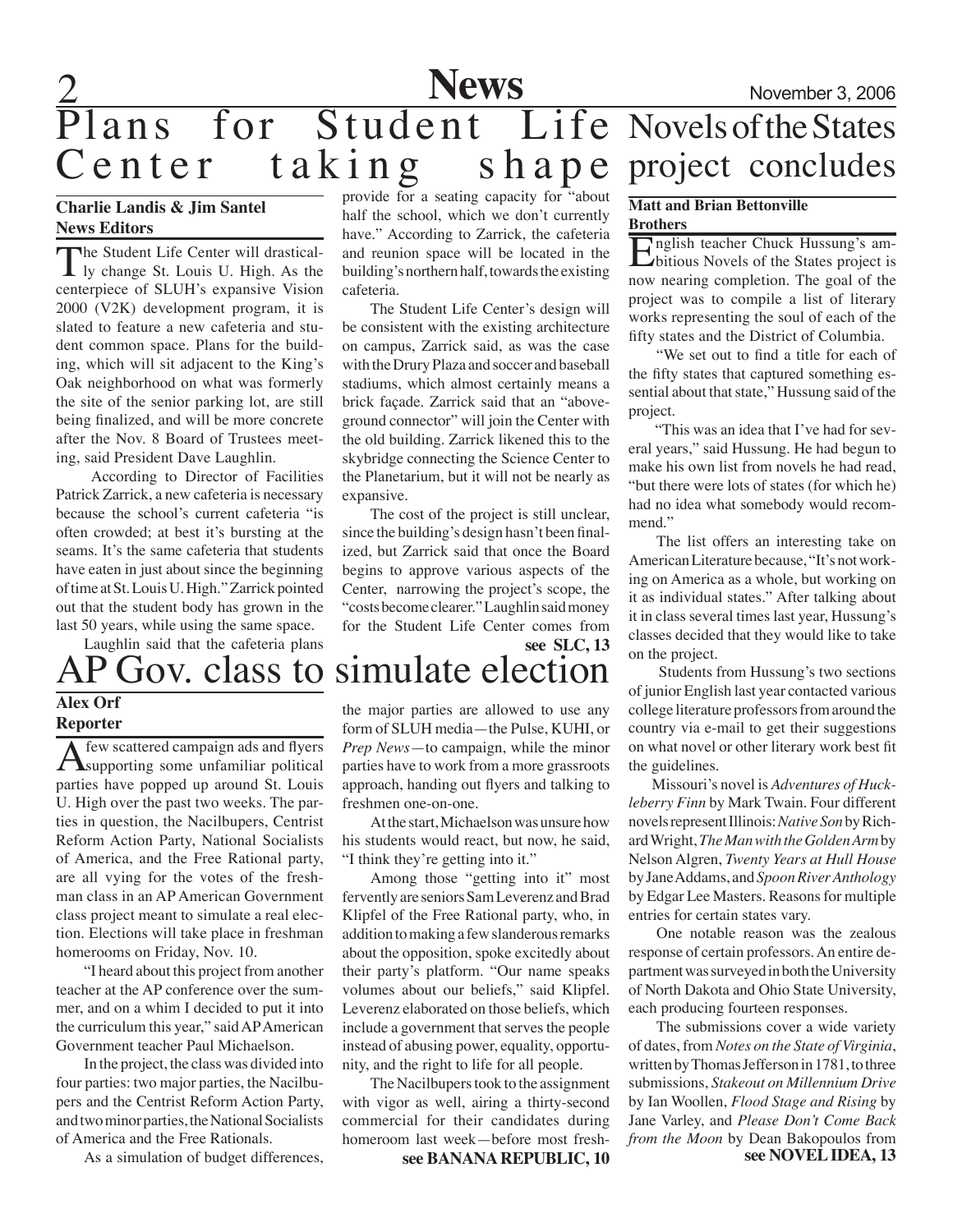## November 3, 2006 **Opinion** 3 COMMENTARY Three editors address student responsibility

#### **Matt Hubbard, Scott Mueller, Jim Santel Photo Editor, Sports Editor, News Editor**

In response to the recent Facebook punishments last week, we would like to address the student body about the lack of ren response to the recent Facebook punishments last week, we sponsibility taken for their actions. All that is heard in hallways are complaints on the "harsh" actions taken by the administration concerning the students in the Facebook group in question.

Are the punishments too harsh and unjustified? A reflection paper, a tolerance class, a Saturday jug, year-long disciplinary probation, and (for some) a one-day suspension, none of which go on a permanent record. These punishments will never be seen by colleges and are therefore not harmful to students' futures. The only thing that colleges see, and can be harmful to students, is what students put on their Facebook profiles. Why can't we just admit to making stupid mistakes and take punishments like adults?

Most people said that they didn't know what they were joining and that they blindly join every group that they are invited to. These people believe that they should receive considerably less punishment than those who wrote on the wall. We'd like to question the validity of joining a group "blindly." Does this mean that if an invitation to a group called "Blacks Should Be Slaves" came up it would also be blindly accepted? Whether you looked at the name of the group or

not, you are still responsible for anything you affix your name to. The name of this group was not an encryption, it was blatant and to the point.

Everybody in the group said that it was a joke. In fact, every posting on the wall was a "joke." The jokes were sexist and in some cases depicted domestic violence. We know that the people who posted these jokes have no intention of beating their girlfriend, or their future wife, but domestic violence is not something to joke about. Every year, 2-4 million women are assaulted by a male partner and about 2,000 women are murdered by their current or former male partners in the US (http://www.emedicinehealth.com/domestic\_violence/article\_em.htm). In our quest for brotherhood at SLUH we need to remember to respect our sisters. The jokes on the wall portrayed the beating of our sisters, and we question anyone who found these jokes amusing.

We don't know where the idea came from to form a group named "Women Should Not be Allowed to Vote," but what purpose is served through making this group? Facebook groups are meant to be ways to interact with people who have the same interests as you. What were the interests of this group?

If there is a doubt in your mind that the administration **see RESPONSIBILITY, 4**

## Former ASC O'Neil questions Facebook "satire"

To the Editors:

While I was generally quite shocked by last week's *Prep News* article about students involved in a "Women Should Not Be Allowed to Vote" Facebook group, what most disturbed me was the seemingly unanimous decision by many of the students involved and much of the student body that what transpired was simply a joke, satire even, and should not be taken seriously. I find it disappointing that most students, and even some parents, quoted for the article are more concerned with "due process," "the crime (fitting) the punishment," and the "(tarring) and (feathering)" of reputations than what it was that these students in question were actually doing. Legal jargon is nice for courtrooms, but I wonder how much of a worry it should be when discussing matters of juvenile callousness. **see O'NEIL, 16**

To the Editors:

As we were reading last week's issue of the *Prep News*, the story concerning the Facebook incident caught our attention. In the article, we thought several different topics necessitated further commentary.

Wotawa, Turco,

'06, weigh in on

Facebook

First of all, the nature of the group named "Women Should Not Be Allowed To Vote" raises a prominent question. Knowing that some would not see it as satire, why create the group in the first place? We all have an obligation to address the derogatory view of women in our society, but sexist jokes, even if satirical, do nothing but strengthen the problem of male elitism both in society and at SLUH. Frankly, the poor attempt at satire disgusts us.

Secondly, even though it seems like the administration could have approached the issue in a different way, and that the

Letters to the Editors Michaelson discusses proposed wage increase To the Editors:

With the upcoming election only a few days away, the Microeconomics class decided to look at the practical impact of the minimum wage issue on Tuesday's ballot. Students in the class did a quick study of their own wages and those of a few other SLUH juniors and seniors to start. The results were clear; the equilibrium wage rate for SLUH students is about \$8.00/hour. Accordingly, SLUH students with after school and summer jobs are very unlikely to be affected by the proposed increase in the minimum wage from \$5.15/hr to \$6.50/hr.

"But," the students asked themselves, "what about teens at other schools? What is the likely effect of the increase on them?" The Economic Policy Institute has published two conflicting reports on the likely outcome of the minimum wage hike,

**see '06, 8 see MICHAELSON, 14**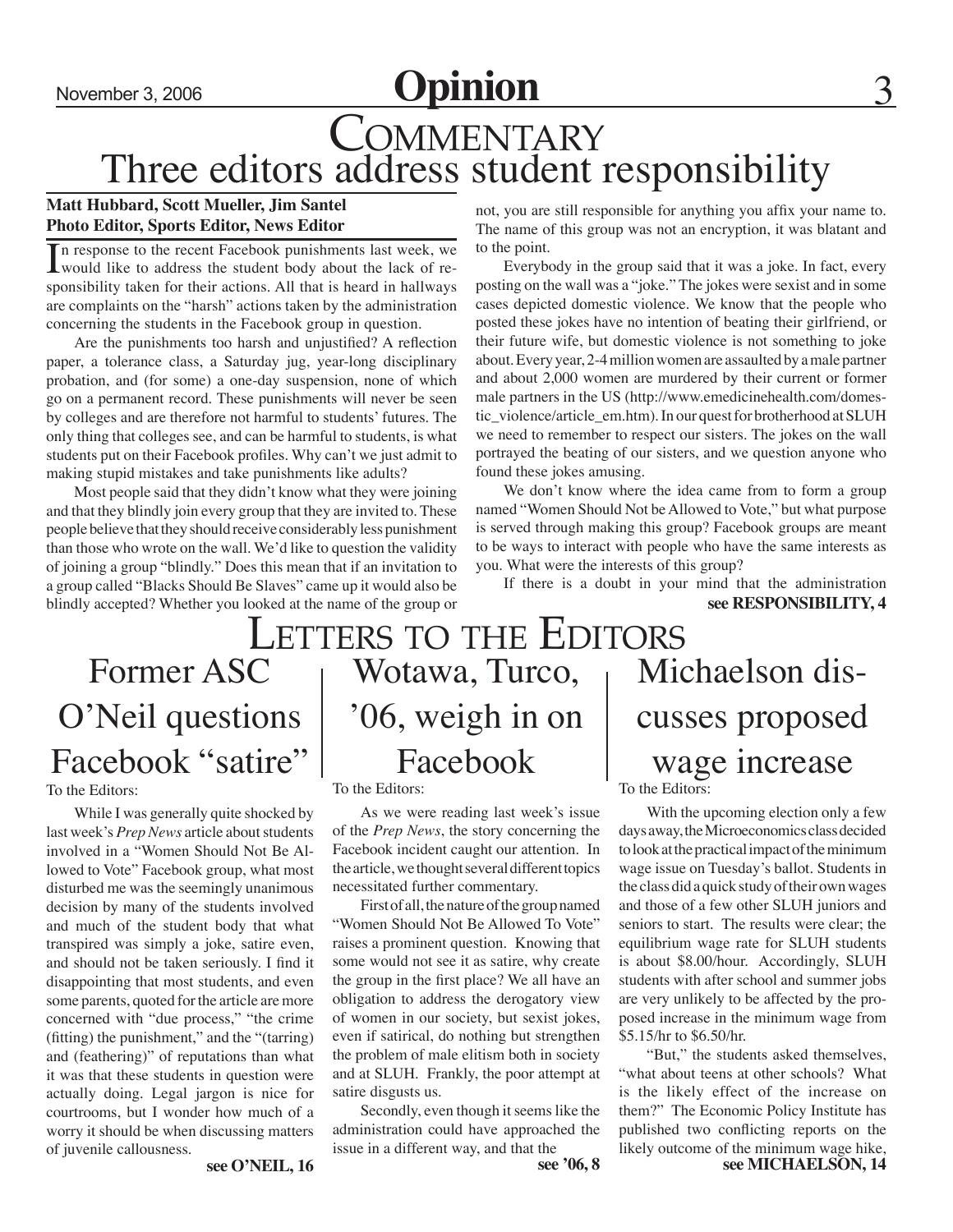## **Opinion** November 3, 2006

## **COMMENTARY** Three editors question administrative response

#### **Charlie Landis, Andrew Mueth, Sean Kickham News Editor, Features Editor, Features Editors**

Last week, the school punished 46 of its students for their in-<br>volvement in a Facebook.com group called "Women Should" Not Be Allowed to Vote." In our opinion the school was right to punish these students, for their actions were disgusting and vulgar. However, we also believe that the school punished too quickly, because parents were not informed before punishments were administered, and the administration did not look at each case individually, rather putting them into two groups, those who were in the group, and those who also posted on the wall.

 In punishing the 46 offenders, the administration gave the students 24 hours to clean up their profiles. They then called the students to a meeting on Monday of exam week and blitzed them with speeches about Iranian wife beaters. After that, they handed out punishments — a Saturday jug and disciplinary probation for most, and a one-day suspension for the worst offenders. Through this entire process, parents were not informed of the school's actions. Only after this meeting were parents given a letter informing them of their son's actions and the school's response.

We think it is the parents' right to be informed about how the school will be punishing their child for actions that affect the parents as much as the students and the school. The school's lack of communication with the parents may have been the reason that some people were so upset at the school's actions.

Ever since the school addressed the misuse of the Internet last year, the school has stressed that parents should become more involved. It re-released the letter it sent out last February before the beginning of the school year, and at the most recent ACSA meeting, Mr. Clark again stressed that parents should be more involved in their students' actions on Facebook. However, after the school repeatedly stressed parental involvement, it ignored the parents completely until after it resolved the most recent situation on its own terms.

It would not have been that hard to call the offenders' parents and schedule a mass meeting to discuss with the parents the school's actions. That would have helped parents to partner with the school, which is what the school has been supporting all along. It also would have helped the school to create a dialogue with the parents about how to make sure SLUH students won't embarrass either party anymore. Although this would have taken time, it would have been the correct way to handle this situation, for the 46 students disgraced their parents, themselves, and the school by joining the vulgar group.

The school also erred by approaching the situation hurriedly and punishing all the offenders in one of two ways, rather than looking at each student's case individually. While scheduling an individual meeting with each student would have taken a greater

#### **see COMMENTARY, 6**

## LETTER TO THE EDITORS Vote "maybe" on 2, says Topping, '08

To the Editors:

It is campaign season again, and all kinds of lobbying, volleying, and all out back-and-forthery has taken away our precious commercial time. A number of hot-button issues have taken the local and national airwaves by storm. Issues such as: the repealing of the Mule Parking on Sunday Act of 1886, the government regulation of pickled eggs in local saloons, and the official regulation wigs for the judges of the city of Saint Louis are in the forefront.

But one issue that has been conspicuously slipping by is the Amendment 2 decision. "Amendment 2 you say? Why, what on earth is that?" Well, depending on which campaign ad I saw last, I either call it the "Life curing stem cell elixir" initiative or the "Kill our children hellfire sin cures witchcraft" initiative, but that is not very clear is it?

Well, for the majority of the people who are just as confused as I, from what I can discern of the issue, this is either about some new elixir made out of an ancient root called a "stem-cell," or it is about cloning people to make super people.

So, what should we do about this issue? I believe that it is time for Missourians to make a stand. We need to vote a resounding "maybe" on Amendment 2. It is time for us to take a stand-fast, or…well you can sit if you like… or you could probably just raise your hand; I am sure that would be cool. Either way it is time to do something other than read the actual initiative, because, frankly, who reads anymore? It is time to firmly say to the rest of the country, "It's a very complicated issue!" It is time for Missouri to do its duty and vote Maybe on Amendment 2.

#### Pat Topping '08 **RESPONSIBILIT**

#### (from 3)

have the right to punish you for your actions on the Internet, let it be known that in a private school the administration has the right to pass judgment over any instance where its name is being used. In this case, the name of St. Louis University High School is displayed alongside the names of students in a Facebook group that deliberately violates the attitudes and beliefs held by the school. While in attendance at SLUH, we as students are at all times subject to the rules supplied by the Parent-Student Handbook, in which the school has provided us with a clearly stated policy on the use of technology. There is nothing more that Mr. Clark can do to promulgate the rules. It's not his fault if students don't read them; they are there for all to see.

In conclusion, we would like to reiterate that anybody still angry at punishments dealt out by the administration should take responsibility for a stupid mistake and accept their punishment. It is the virtue of a true man (which all SLUH students strive to be) to take responsibility for actions that we take.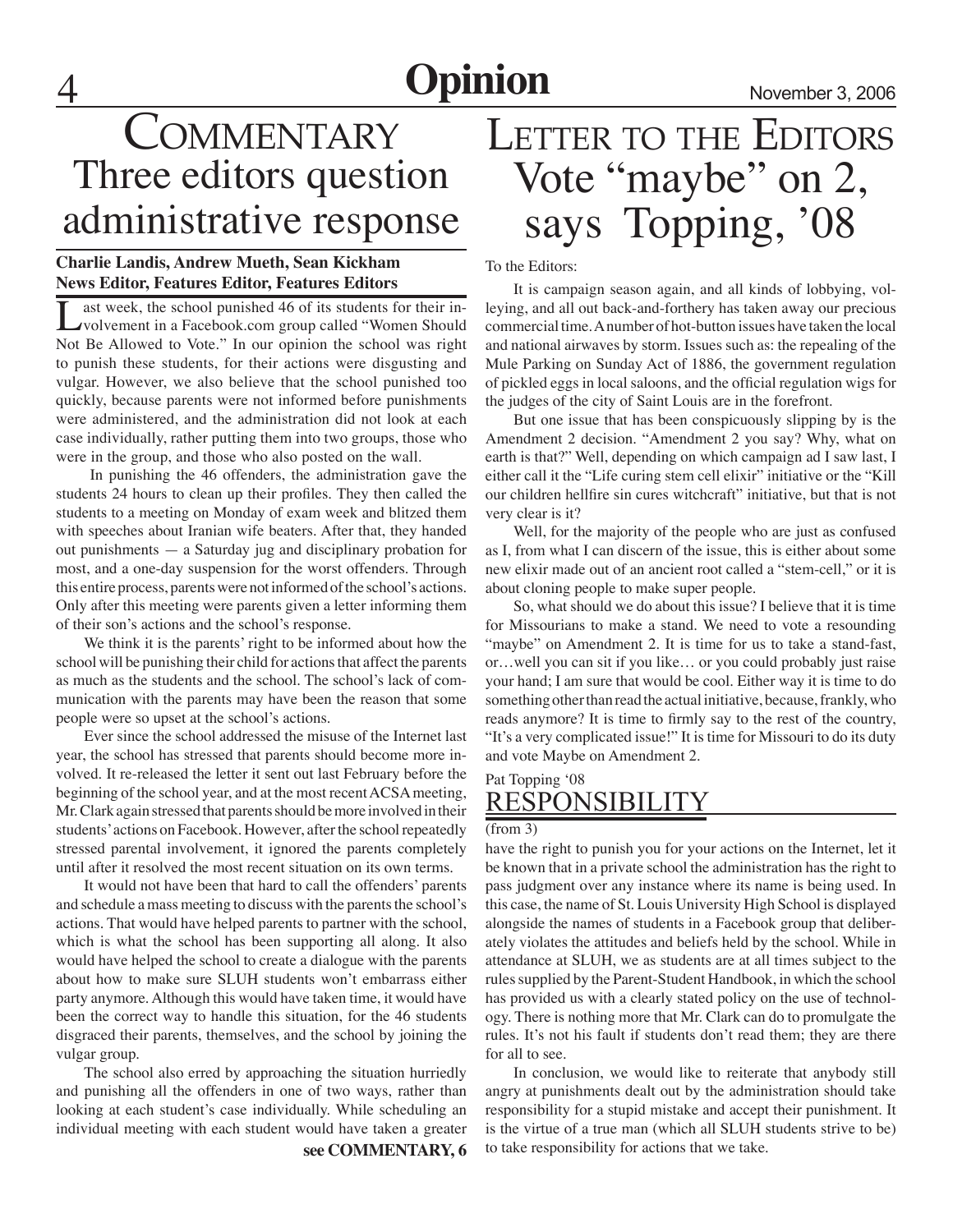## November 3, 2006 **Sports** Football beats Ritenour R a c q u e t -<br>for second win in districts ball prepares for second win in districts

#### **Nick Calcaterra Reporter**

The Jr. Bills traveled to Ritenour High seeking to win their second district game last Friday. Despite cold and windy conditions on a muddy field, the Bills defeated the Ritenour Huskies 26-18.

Just 19 seconds into the game, sophomore Ronnie Wingo ran in a three-yard touchdown after an incredible first carry. Because of the poor field conditions, however, the snap for the extra point was high and slipped onto the ground. Surprised kicker Max Wheeler picked up the ball but failed to run it in for a two-point conversion.

For the rest of the game, slick footballs and muddy ground were a problem.

"We needed to learn how to handle the field," said head coach Gary Kornfeld. "Ritenour knew how to handle the field better than us. It's very hard to play on a sloppy field, but they knew how to handle it."

For the rest of the first quarter, the Jr. Bills dominated the Huskies, shutting their offense down and topping off the quarter with another touchdown. Freshman Griffin Lowry ran 19 yards into the end zone with 3:59 on the clock. Although another high snap prevented



**Muddy sophomore Ronnie Wingo stiff-arms a Ritenour player on one of Wingo's long runs.**

**see FRIDAY NIGHT, 6** kies did so in the second. The Jr. Bills were unable to cover much ground, while Ritenour High scored a touchdown of their own, bringing the score to 12-7. The Ritenour defense tightened up and didn't allow the Jr. Bills to even get

## XC takes districts,<br>prepares for state prepares

#### **Matt Lawder Reporter**

The St. Louis U. High cross country **L** team returned to its home turf last weekend in Forest Park to battle their sectional foes. After qualifying through District 3 last week, SLUH's district combined with District 4 for the sectional race. In sectionals, the top four teams and 30 individuals qualify for the state meet next weekend. SLUH had no problem qualifying and winning the meet.

Head coach Jim Linhares decided that some of the top runners could use a little rest before the state meet, so varsity mainstays Nathan Banet and Dan Viox sat out to rest their legs. This allowed for some less experienced runners to get valuable varsity race time. Also, it allowed those runners battling

for the last two spots on the varsity squad for state to have one final chance to prove themselves.

After the race, however, no one could tell that SLUH had not been running their full varsity squad, because the team still dominated the meet with one of the best sectional showings in recent memory. Scoring only 27 points, the Jr. Bills trounced the field, besting second place DeSmet by 42 points.

"We took it easy and qualified," said assistant coach Joe Porter. "It was a great day to see so many young guys step up and have great races. … But the real challenge will be next week in Jeff City. That's what we're focused on."

With the course packed with fans, excitement built quickly, even before the race

# for upcom-<br>ing season

#### **Drew Burkemper Reporter**

The prospects are bright and the ex-**L** pectations are high for the '06-'07 St. Louis U. High racquetball team. The varsity lineup features four returning players who are eager to avenge last year's second place finish in the state tournament.

Captain Ben Brooks leads the Wilsonbills and brings his complete game and great intensity to the team. Brooks played as the No. 4 seed last year and looks to take on tough competition as the top seed. "I've been (training) hard," said Brooks, "Just like everyone on the team has. We have a desire to be a notch higher than every other team."

Drew Burkemper will hold down the No. 2 seed this year. Burkemper played at No. 6 last year and wants to forget about performances at the State tournament (2nd place) and nationals (lost in round of 16). "I'm going to play hard," said Burkemper. "But I also want to make this season fun. I'll supply the lightness and comedy when I can, but that will not get in the way of my individual win (at state) and team championship." Burkemper lost in the finals of state the past two years due to trouble finishing tournaments.

Junior Ray Godefroid will play at No. 3 for the DocJPKbills and supply the team with entertainment in the form of mad yoyo skills. Godefroid, who was on JV-1 last year, leapfrogged four players to obtain the third seed. Godefroid plays with a kill-first mentality that, if he's playing well, makes him extremely tough to beat. For several weeks during fall racquetball, he was the top seed.

Another junior, Joe Hoffman, makes his debut as a varsity singles player after playing doubles last season. Hoffman prefers singles play to doubles and finished the fall

**see WHITE WALL, 14**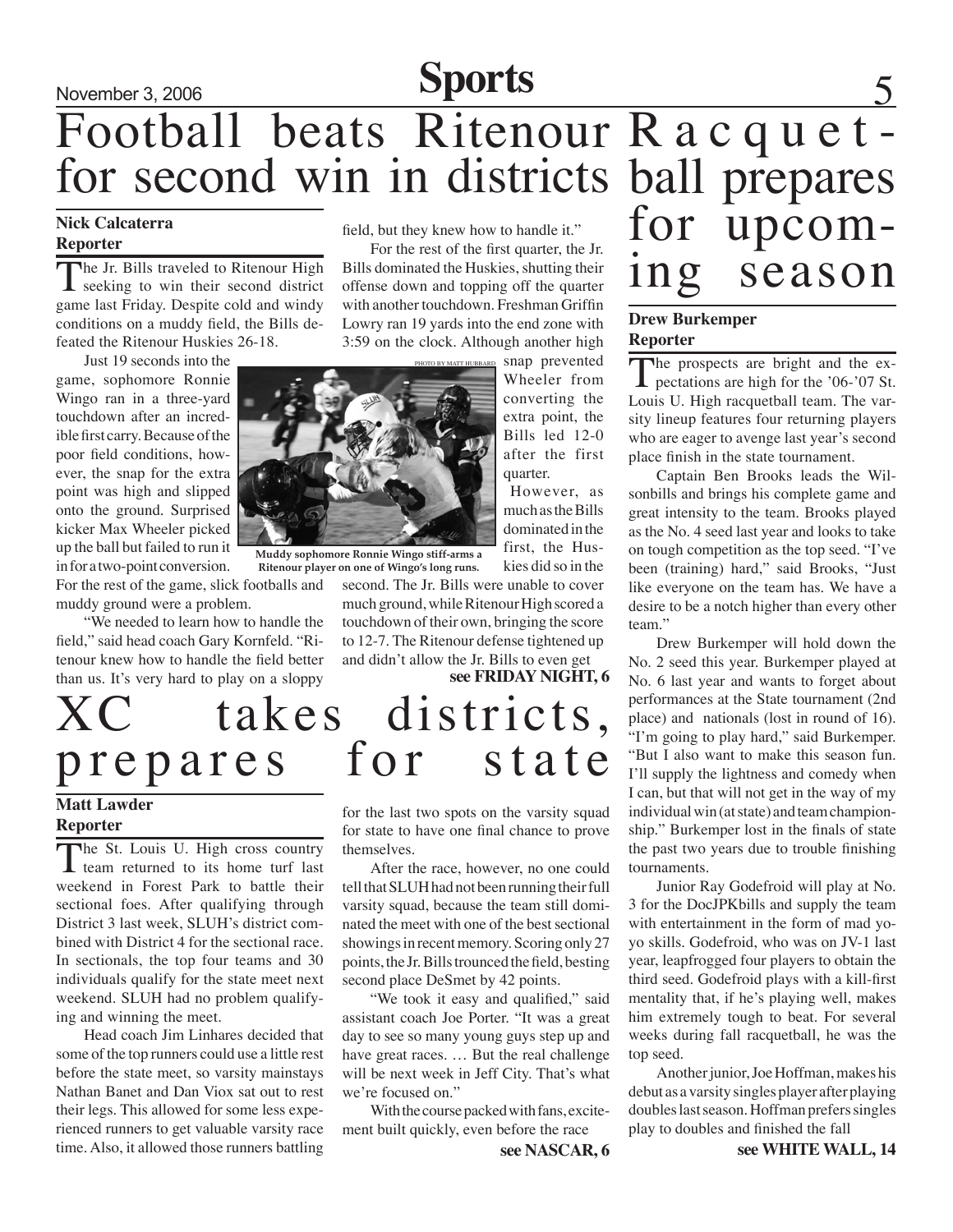#### (from 5)

near their end zone, and the slick conditions ruined a couple of possible completions for sophomore quarterback John Swanston.

 Nonetheless, the Jr. Bills came back in the third quarter, adding a touchdown while shutting out Ritenour. The U. High offense crept into Husky territory after a short punt and a series of runs. Junior Drew Blackmon finished off the possession with an 18-yard run and Wheeler made a successful extrapoint attempt to put the score at 19-6.

With only one quarter to go, the Jr. Bills stayed on the attack and raced up the gridiron. The fantastic freshman Lowry scored another touchdown, this one on a 12-yard run.

"No one has ever done that before. He was outstanding," commented Kornfeld. "It was outstanding of him to step up in his first day like that."

Only one freshman had ever scored a touchdown on the SLUH varsity level prior to Lowry. In 1936, Paul Saey scored on a three-yard run versus Maplewood.

Although victory was in sight, there was still plenty of time on the clock, and the Huskies didn't give up. They scored two more touchdowns but failed both of their extra point attempts. The Jr. Bills' defense drew the line there, and the game ended 26-18 in favor of SLUH.

Ronnie Wingo ran for 96 yards on 23 carries for the game, but SLUH only had a combined 11 yards receiving. Kaelan Mayfield picked up yet another interception, and Willie Shipp and David Eagleton led the team with 9 tackles apiece. Eagleton also had a fumble recovery.

With two district wins down and a new star on the team, the IsaacBrucebills take on district opponent Vianney today, continuing their journey to state.

#### COMMENTARY

#### $(from 4)$

such a meeting would have been more effective in both educating the students of their errors, and informing the administration of every student's involvement in the group.

The students' errors were not an either-or situation, but rather a spectrum, from joining the group without thinking about the actual meaning of such a group, to posting sexist jokes on the message board showing active participation in the terrible "joke." The

#### NASCAR

 $(from 5)$ 

started. Music coming from the Red Bull Soap Box Derby (taking place across the street in the Muny parking lot) pumped up the crowd, and got some teams overly anxious for the race. SLUH's team, however, kept their heads cool and stayed relaxed before the start, ready to capture another sectional title.

The race got off to a very slow start, with no one wanting to take the lead. With the course in a somewhat sloppy condition after the rainstorms that pelted Forest Park all week, SLUH didn't want to go out fast and get in over their heads. Everyone on the team put the plan to work and, after a slow first mile, moved through the field in miles two and three and captured the win.

Matt Lawder led the team with a third place finish in a time of 16:23. He was followed by sophomore John Clohisy, who has improved in every race since he returned from his hip injury earlier in the season. Clohisy finished 5th in 16:37, solidifying him as a leading contender for the top sophomore spot in Missouri at next week's state meet.

SLUH's pack, even without senior studs Banet and Viox, had a wonderful showing. Led by junior Mike McCafferty, the pack took 8th, 9th, and 10th places and solidified a SLUH victory. McCafferty had a time of 17:00 and was followed by freshman Caleb Ford at 17:06 and junior Chris Murphy in 17:07. Rounding out the squad was sophomore David Kuciejczyk-Kernan in 17:16 (13th) and junior Steve Schumacher in 17:29 (20th).

Ford not only scored for the varsity squad (a very rare feat for a first-year runner) with his stellar performance, but also broke the 5-kilometer freshman record. The record, set last year by Kuciejczyk-Kernan, was 17:17.

administration should not have punished a student who had looked at the content in the group the same as one who clicked "accept" and never thought about the group again.

 We suggest that the school partner with both the students and the parents rather than ignore them in any future infraction that requires disciplinary action and involves not only the administration but also the students and their parents.

Ford said after the race, "I wasn't too nervous going into the race because I knew that we had a strong team and the team would pick me up if I had an off race. ... I had actually forgotten about the record until someone reminded me about it right before the start. I was more focused on just racing my best. The front pack got out slow in front of me, but I ran my race plan and hit my splits. I stuck close to Chris Murphy and then hammered the third mile. It was a great feeling after the race to hear my time."

At the state meet this weekend, 16 teams and more than 150 individuals will be grinding through 5000 meters of fairways and roughs at the Oak Hills Golf Course in Jefferson City. All will be striving for the coveted team title. Many a foolish and inexperienced runner will go out too fast, egged on by a crowd rivaling in size and rowdiness to that of last Sunday's World Series Championship Parade (author's note: the state meet does not quite expect 500,000 people). Alas, these poseurs will find themselves at the mercy of Firehouse (formerly Heartbreak) Hill in the last mile and being passed by a flurry of Fleur de Lis emblazoned blue uniforms. The team is looking for its first championship since 1999. Most of the squad will also be racing for a rare All-State medal. If the Jr. Bills can hold together and run a solid race, they may very well find themselves hoisting a trophy at Shakespeare's Pizza Saturday afternoon.

Any fans are welcome to attend the race at Oak Hills Golf Course in Jefferson City. The 4A boys' race will be at 9:40. You should allow for three hours of travel time because of large crowds and lack of parking. Blue paint will be readily available for any who wish to paint themselves in the timehonored SLUH tradition. Come see SLUH finally show off the hard work they have put in over the past year.

*Own a Piece of SLUH History*

Many old trophies, mainly from the '70s- '90s and from various sports and levels, have been removed from the trophy cases in an effort to clear out space. If anyone is interested in owning one of the trophies, contact Mr. Wehner. All trophies are free of charge and are open to anyone.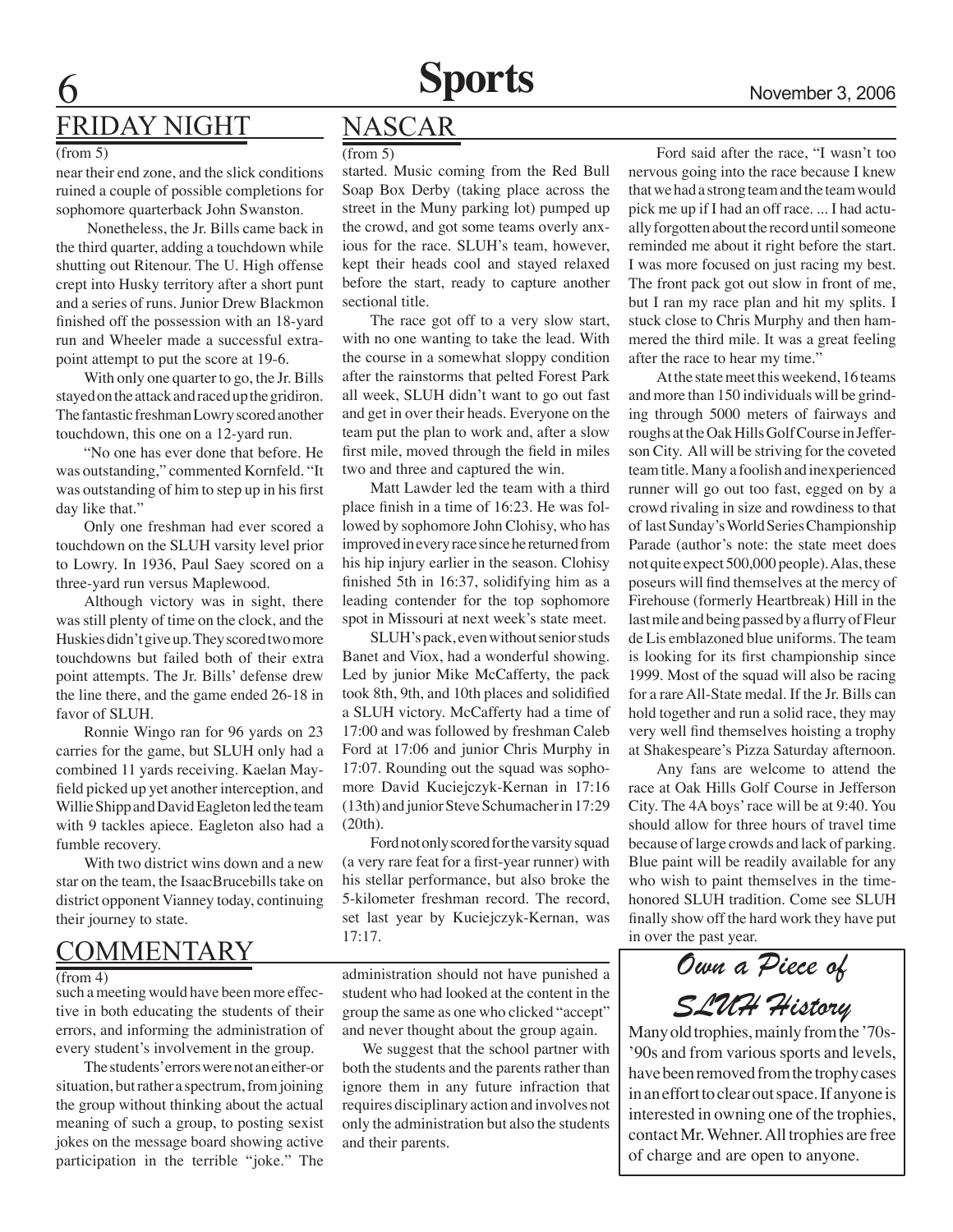## November 3, 2006 **Sports**

## Longbills qualify more swimmers for state meet

#### **Ray Kreienkamp Reporter**

The St. Louis U. High swimming and  $\perp$  diving team walked into the haunted halls of Chaminade on Wednesday to compete for the MCC Championship. They were perhaps the most focused group of Jr. Bills to walk onto that deck in recent memory. The Jr. Bills knew they had a large task before them. With shaved down legs, bald heads, and a passionate demeanor, the Jr. Bills came out and swam one of the most exciting meets this year. In the course of getting all but one of the swimmers qualified for Friday's state meet, the Jr. Bills doubled their state team by adding four more guys and five times to it. You could not have asked for a better performance. Now, after polishing up their strokes yesterday, the Jr. Bills are just a few good swims away from taking yet another MCC title.

"It was an amazing meet," remarked smiling captain Kerry Read. "It was great to see all of the great swims and to see some of our guys get state."

In a remarkable string of swims, the size of the swimming and diving state team doubled in under two hours. Juniors Kip Tandler and Tim Dale, sophomore John Heafner, and Jim Heafner all qualified on their last good chance to swim a state time.

"It was huge for us to qualify all of those guys to bring to state. It will allow us to score more points," said head coach Fritz Long.

It was a great ending to the long odyssey trying to qualify for state for all of them. Within hundredths of seconds of the state time all year, they were finally all able to drop multiple seconds here at MCCs. For Dale, a first-time state qualifier, it was a day that had been a year overdue.

"I was really relieved today because I would have been mad if I missed a second year in a row by .1 second. It feels great," remarked a celebrating Dale.

Dale, hoping to qualify in the 50 free, finally dropped enough time to qualify in the event. Even though that would have seemed enough, Dale got right back up 15 minutes later and swam a state time in the 100 free, as well.

"I thought the shaving down really helped me today. It really helped me to get the two swims I had been looking for over a year," he said.

For the meet, the Jr. Bills came shaved down; that means shaved legs, heads, and the rest. In swimming, shaving down can help to drop substantial amount of time because the skin is exposed to the water, and you do not have any hair on your body to hold the water. Shaving down really paid off for all of the swimmers on Wednesday.

Kip Tandler also had a huge day. After just missing the state time in the 200 free, Kip Tandler came out determined to qualify in the 500 freestyle. He did just that.

"I felt pretty good during the race. I was confident during the whole thing that I was going to make it because I was feeling strong throughout the whole race. Now it just feels great to have gotten it."

Today Kip Tandler will be looking to qualify in the 200 free just like John Heafner, who stepped up with a big swim on Wednesday.

John Heafner, in the process of qualifying for state, dropped three seconds on his time and almost pulled out a huge victory over DeSmet favorite John Gloss.

"I felt good in warm-ups today after having shaved down," remarked Heafner. "During the race I just tried to keep out in front of Gloss and I almost beat him. It was a great feeling dropping the time."

Jim Heafner had a phenomenal race of his own. On what was probably his last **see KIP AND DALE, 8**

## Soccer tops Roosevelt, St. Mary's to take district title

#### **Kevin Gier Reporter**

Going into district play, many soccer Scribes discounted St. Louis U. High as a team that had backed into the playoffs, having lost two of its last three games and nearly drawing the third. A team that could be an easy target in districts and beyond. Then again, pundits said the same thing about the St. Louis Cardinals, and they proved everyone wrong by winning the World Championship. After two highly convincing wins in district play, the Jr. Bills look to do the same.

On a chilly Saturday where many fans got stuck in traffic caused by the Red Bull Soap Box Derby at Forest Park, the Bills celebrated their seniors and their families. Afterwards they played a Roosevelt team that looked to be playing a pickup game in fancy uniforms rather than actually providing

opposition. Despite an early scoring chance, the Roughriders were unable to put the ball past the midline, and the Jr. Bills won 10-0 in a game that would have lasted only 37 minutes had the mercy rule not stated that it takes effect only in the second half.

In a game where every player saw action, including junior reserve goalkeeper Brendan Steinway (who borrowed Chris Wecke's shirt and played as a defender, as Chris Florek had already replaced the starting keeper, junior Zane Reifsteck), goals came from Matt Leinauer and juniors Jack Twellman, Chris Haffner, and Erik Carretero. Rusty Brooks added two of his own, and junior Brian Schultz got his second hat-trick of the year. The scoring was capped with an own-goal, when a SLUH corner bounced off the shin of an unlucky Roosevelt defender and past the hapless keeper.

In the last home game of the year, the

Jr. Bills faced St. Mary's to determine who would represent District 6 in the playoffs. Once the match started, it was clear that it would be Twellman's night, as he scored two quick goals off excellent passes from his strike partners Leinauer and Haffner to open it up, and almost got another when a handball in the area led to a penalty.

Twellman said post-match, "I saw (Dragons goalkeeper Kyle Olliges) feint right, so I went left." However, Olliges was the one faking out the shooter, a rarity in penalty kicks, and Twellman would have to wait to get his hat-trick. He got it in first-half added time. Easily winning Man of the Match honors, SLUH's leading scorer is looking strong going into the playoffs.

In the second half, Leinauer and defender Ricky Hudson both added insurance goals, and in the following minutes coach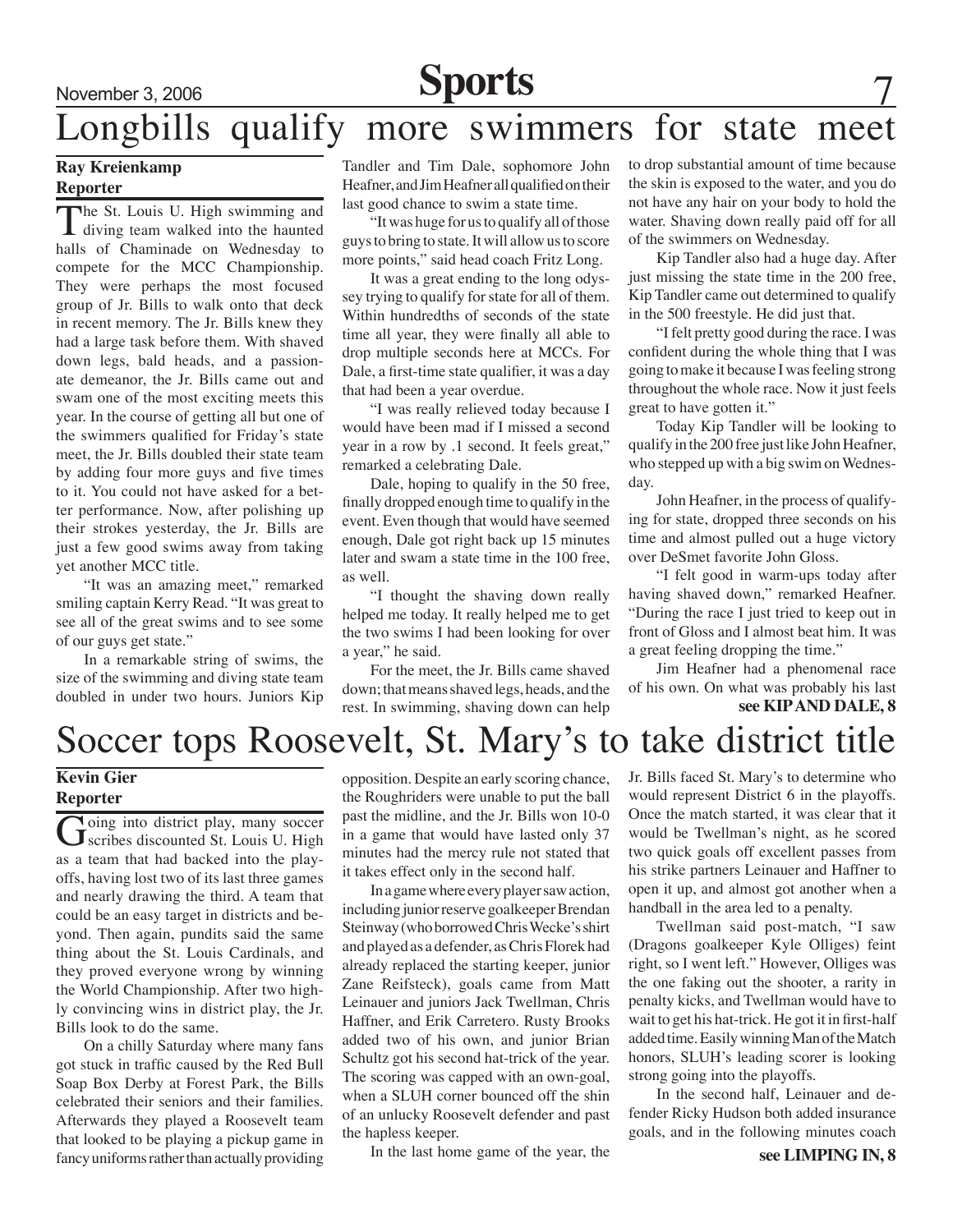## KIP AND DALE

#### (from 7)

chance to qualify in the 100 breast, Heafner not only dropped enough to get the state time, he also swam fast enough to take the Jr. Bills' only No. 1 seed in the whole meet.

"I was really nice to get it today because I really wanted to qualify for my senior year. It was a huge relief."

Although the state swims made up a significant portion of the outstanding swims, there were some other noteworthy swims. The Jr. Bills had great performances in the 200 IM, 100 back, and 100 breast, in which three of the four Jr. Bill swimmers got into the top six. This was huge because the preliminary round serves as a way of seeding the swimmers for the finals on Friday.

The meet is important because swimmers can qualify for the top six and the finals heat. It is a big deal to qualify in the top six, because even in the worse case senario you can not get lower than a sixth place. On the reverse side, even if you are the fastest guy in the finals and you were seeded 7th, the most amount of points you can earn is for 7th place. So when the Jr. Bills went out and qualified guys in the top six, they locked up points for today.

The Jr. Bills also had great individual performances. Tom Tandler reeled in a big 6th place in the 100 free. Sophomore Matt Hohenberger, on the other hand, dropped 20, yes, 20 seconds on his 500 free. Almost equivalent to dropping a 50 out of the race, Hohenberger came up big to fill the role for which the Jr. Bills needed him.

The only event of finals that took place on Wednesday was the finals of the diving. And just like the rest of the team, the divers stepped up and gave the Jr. Bills a first place in diving. So as the meet stands now, SLUH has 28 points, Chaminade has 25 points, and the rest of the schools are behind them.

The Jr. Bills accumulated the most points with great dives out of their divers. Sophomore Mick Dell'Orco performed well to take second place, even after having a rough meet and not landing all of his dives. He ended with a score of 194.35.

The most encouraging dives of the day came from sophomore Ryan Berger, who really stepped up to take third overall in the diving with a score of 172. The points he earned by beating the guys right at his diving level may prove huge for the Jr. Bills today.

Also, freshman Collin McCabe took 10th place with a score of 111.85, getting the Jr. Bills the needed few points to barely edge out Chaminade.

Overall, it was a remarkable start to the championship the Jr. Bills hope to seize today.

"It was a really exciting meet," remarked assistant coach John Penilla. "It was relieving to see those guys that were so close to state get their state times. They have been working so hard, and for them to finally get their state time is great."

Long concurred, adding, "It was great to finally get those times. The tapering is paying off."

So, as the Jr. Bills go into their meet today, their focus is to hold and possibly gain spots in the ranks.

"We are looking good to win the meet," remarked Long, "but the relays will make the meet interesting and close. We cannot really do anything against Chaminade when they swim (state record holder Scott) Jostes. You just can't match him, but we have ourselves in a good position for today."

Besides the component of the relays, which are only swum at finals, the Jr. Bills are going to have to hold their spots. Although this is not impossible, it will require effort since the Jr. Bills will not be dropping as much time since they are not freshly shaved.

When Long was asked what he thought about his team holding spots, he commented, "That's always tricky to predict."

Many Jr. Bills already have goals set for today. Dale wants to stay "top two in both the 50 Free and 100 Free." John Heafner wants to "try to beat Gloss in the 200 free." Kip Tandler will be looking to qualify in the 200 Free. Jim Heafner wants "John (Heafner), Pat (Nugent), and me to go one, two, three in the 100 breast."

So it all comes down to today. If nothing else, it will be a high-powered meet. The meet begins today at Chaminade at 4 pm. The Chaminade natatorium will definitely be loud and full of energy. Please come and cheer the Jr. Bills on today so that they may once again reclaim the MCC Crown.

#### LIMPING IN

#### $\sqrt{(\text{from }7)}$

Martel (who described the first half as "the most perfect half we've had all year") put in the subs, a sure sign that the game is all but over. While St. Mary's got a late goal, by then the Dragons were only playing for pride. The final score was 5-1, proving that SLUH, like the Cardinals, deserved its place in the playoffs.

All the Jr. Bills have to do now is wait for the Saturday final in District 5, between Chaminade and DeSmet, to determine their opponent in the round of 16. That game, like all of SLUH's playoff games this year, will be at the Anheuser-Busch Soccer Park, on Thursday, Nov. 9, at 6 p.m. Your team needs you to stand in the bitter cold and, just like you did at Soccer Park against the Red Devils earlier in the year, support what could be the best SLUH soccer team since the 2003 state champions.

#### '06

#### $\overline{\text{(from 3)}}$

suspensions and extended probations are a bit excessive, we still support their decisions and right to enforce the punishments they deem necessary. The actions of the students involved reveal the arrogance of the student body, and hopefully the punishments will serve as a check on this detrimental mindset.

Thirdly, students need to recognize that society does not tolerate such remarks; no respectable institution permits such comments. By the time a student is a senior he should recognize what is right and wrong and act in a morally correct way. SLUH can teach only so much maturity to its students. The students must then take what they have learned and apply it to their lives.

Finally, Mr. Clark's remark that students "justify (their actions) saying there are other websites out there (just as bad or worse)" greatly alarms us. This method of justification reveals subjective morality, which goes contrary to the Catholic and Jesuit principles on which the school is founded.

We hope students will in the future remember the school's foundations and essential message before expressing their thoughts on the Internet and elsewhere.

Joe Wotawa, '06 Patrick Turco, '06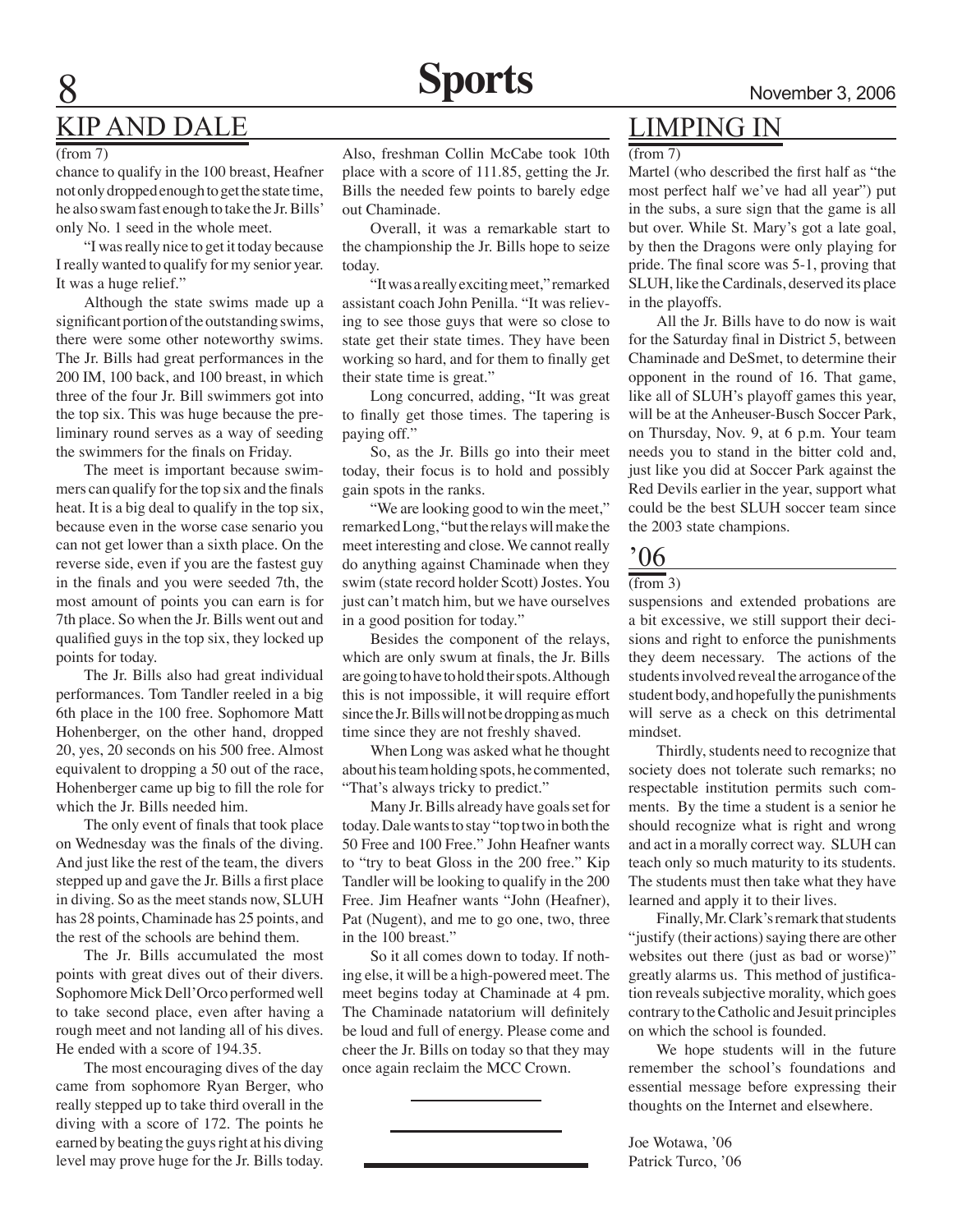## November 3, 2006 **Feature**

## "Go crazy, folks!" Faculty baseball reflections

#### **Matt Hubbard Photography Editor**

In the movie *Field of Dreams*, James Earl Jones says, "(People will) watch the game and it'll be as if they dipped themselves in magic waters. The memories will be so thick they'll have to brush them away from their faces. … The one constant through all the years has been baseball. America has rolled by like an army of steamrollers … but baseball has marked the time. … This game: it's a part of our past. … It reminds us of all that once was good and could be again."

As the SLUH community celebrates the St. Louis Cardinals' 2006 World Series victory, we can look at the Cardinals as part of our past as well. Some of our teachers and faculty members witnessed previous World Series triumphs and heartbreaks in the era of the greats such as Stan "The Man" Musial, Lou Brock, Bob Gibson, Jack Clark, and Ken Boyer.

Economics teacher Peggy Pride recalls the 1964 World Series between the St. Louis Cardinals and New York Yankees in which the Cardinals prevailed in seven games.

Pride was a sophomore at St. Theresa Academy in East St. Louis. At the time, World Series games were played

during the day, so Pride would bring in her transistor radio and listen to it quietly in the back of class. During Game 6, Pride was sitting in theology class when loud cheering emitted from the radio. Pride's teacher asked who was making the noise.

Pride replied, "Roger Maris just hit a home run."

Sr. Luella, who was "a bit confused and crazy" according to Pride, said, "Be quiet Roger." The funniest thing for Pride was that hers was an all-girls school.

Asst. Principal for Administrative and Technological Services Tom Becvar was working at Jewish Hospital during the '64 Series. He remembers the "typically silent hospital" exploding with cheers and screams as the Cardinals made the last out to win Game 7.

Physical education teacher Joe Mimlitz was in college in '64, listening to the game on his radio in the back of class. He recalls hearing the grand slam by Cardinal Ken Boyer in Game 4. Looking back, Mimlitz commented, "Jack Buck and Harry Caray were exciting. You really start to appreciate something that you haven't had for a while."

Mimlitz said that '64 was especially neat for him. "I was out of town (at college) and the only one paying attention. The outside world (didn't) care. Baseball has changed since then. Now it's like a tournament with three separate series. Back then there was more emphasis on winning the pennant."

Mimlitz also recalls the 1967 Cardinals' World Series win versus the Boston Red Sox. He went to the stadium for one of the

games around 11 a.m. and quickly bought a ticket from a scalper. He remembers the annoyance of the man standing in front of him in line who had been waiting outside the stadium to get tickets since the day before.

In that same year, history teacher Tom Wilson was in grade school. His teachers, the Sisters of St. Joseph, would play the World Series games over the PA system. During a game students would sit at their desks and work on assignments in perfect silence. "(The sisters) were really big Cardinals fans, and always seemed to get really good tickets," said Wilson.

> The last time the Cardinals faced the Detroit Tigers in a World Series was in 1968, when Detroit won in seven games. Theology teacher Charlie Martel was in seventh grade that year. Martel remembers, "I hung on every pitch and it was such a disappointment when they lost. I probably went to 20 games with my older brothers during this season. Walking into the stadium was a real treat and an awesome experience. I have really been a Cardinal fan ever since."

> Like Wilson, Martel also remembers being able to follow World Series games while in school. "It was a special treat to watch a game on TV, especially watching a game in school

with the rest of your friends. I had all nuns for teachers, and they were great. We would have soda and some snacks and they were excited too."

When the Cardinals won game seven of the 1982 World Series over the Milwaukee Brewers, Athletic Director Dick Wehner was sitting eight rows behind the Brewers' dugout.

"Seeing the fans come out of the bleachers and on to the field was like drops of water cascading over a full glass. The fans engulfed the players," he said.

 Wehner went to his first baseball game with his grandfather in 1955 at Sportsman's Park, when the Cardinals played the Brooklyn Dodgers. Wehner was also at the last game at Sportsman's Park, the All-Star Game at Busch Stadium in '66, and Bob Forsch's no-hitter against the Montreal Expos in 1983.

Wehner said, "There is nothing like being at a baseball game with my grandfather, then my father, and now taking my sons. Nothing like sitting at a baseball game with a son or daughter talking baseball without a care in the world."

Math teacher Tom Flanagan also remembers the World Series win in '82. Flanagan recalls Game 6 had a long rain delay. He had been sitting with his six-year-old son Tom,'94. During the rain delay Flanagan put his son to bed, saying, "I'll wake you up when game starts." It was late when the game got under way. Flanagan woke up his son and they watched the Cardinals win, 13-1.



**Cardinals slugger Albert Pujols and his family in the World Series celebration parade last Sunday.**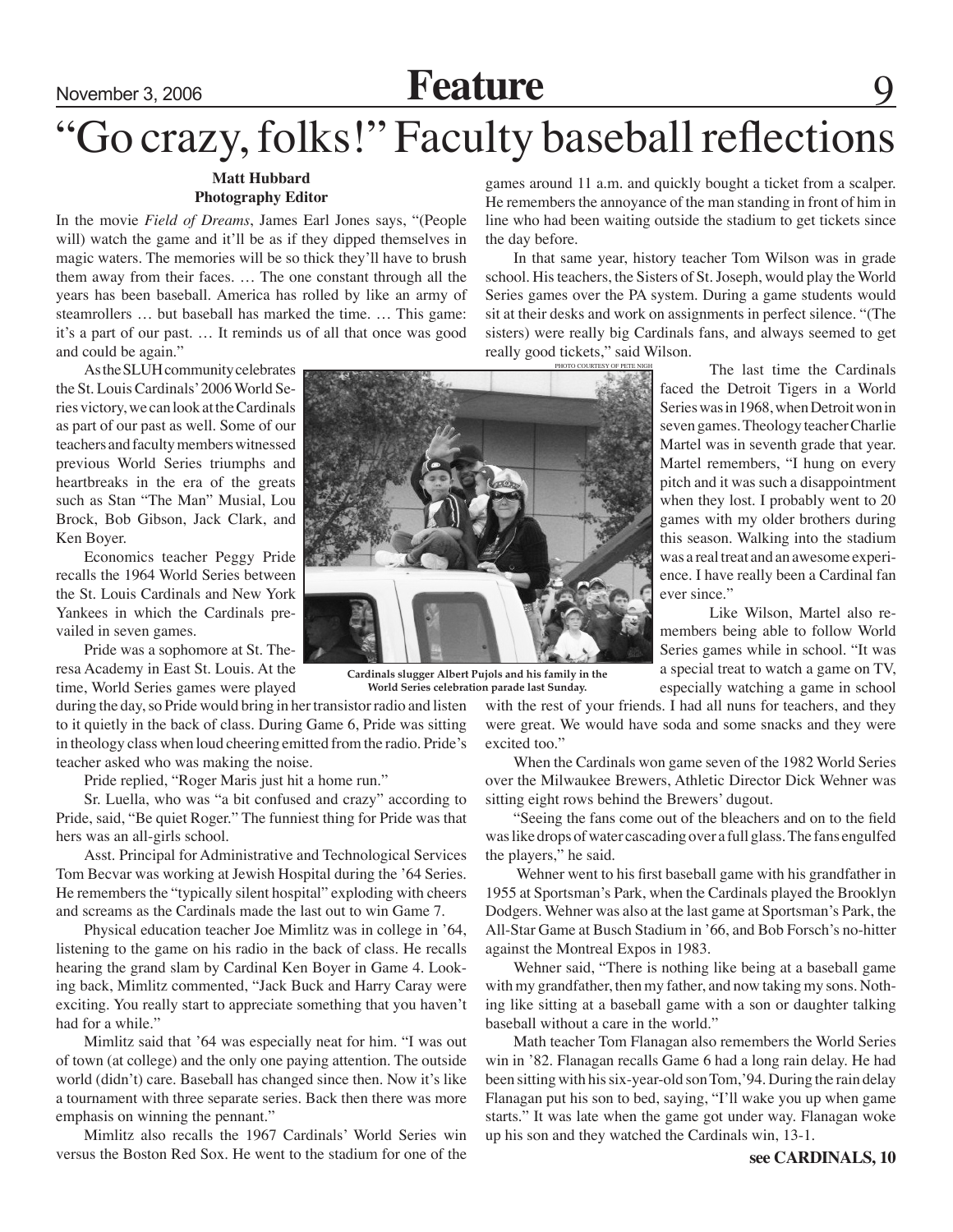# DINALS

#### (from 9)

Flanagan said, "It was one of those special father-son moments that I have obviously remembered for 24 years. I am reminded of that night every time the Cardinals are in the playoffs. This year my wife and I just happened to be visiting my son Tom and his wife in Denver for his thirtieth birthday and we all watched game seven of the NLCS together. What a game!"

Film teacher Mark Cummings recalls standing in line for 17

hours for tickets to Game 1 of the series in '82. Unfortunately, the Cardinals lost the game 10-0. Luckily he was able to return to a Cardinals World Series win this year in Game 3, with hisson, in standing room only. A Tigers fan near them who also had standing room only tickets took an open seat in their section. When the Tigers fan got up to find a friend of his, Cummings' son stole his seat. The Tigers fan came back and began telling Cummings' son that the theft of the seat was the reason the Tigers were losing on the field.

"I had a great conversation with him and he had an eight-year-old back in Detroit so he connected with my kid, and he made my kid feel so cool," Cummings commented.

The pain that accompanied the World Series loss to the Kansas City Royals in 1985 was only worsened by the appalling call by umpire Don Denkinger at first base in Game 6. Russian teacher Robert Chura was in high school at the time and remembers the call well. He was at a DeSmet dance at the time. There was a television set up in with the game playing. In the bottom of the ninth the Cards were up 1-0 and everybody at the dance was gathered around ready to celebrate a Cardinals' World Series victory. When the terrible call was made Chura remembers the room going silent.

Though the World Series run in '85 was tragic, it brought some good memories for English teacher David Callon. Callon was 11 years old at the time and doesn't remember which game his memory is of or what exactly happened in it. But it was a night game and Callon was supposed to be in bed asleep. As you know, there is no

#### Banana Republic

#### (from 2)

men even knew about the election. "We're very strong on national defense—keeping the country safe," said vice-presidential candidate Mark Zinn, of the most conservative part of the class. Zinn notes that his celebrity status may influence voters, but insists that freshmen "should vote based on the convictions of the candidates, not just candidates themselves."

In addition to making their own party platforms, the students keep track of their opponents' stances as well. Zach Linneman of the National Socialists of America, after saying that his party's main line is "ending the war in Iraq," pointed out that "none of the other three parties (are) against the war."

The Centrist Reform Action Party has decided to take a different approach to politics in this election, seeing it as a chance to comment on the way real-life campaigns are run. "The political

stopping a true Cardinals fan from listening to the game—especially one with a transistor radio. Callon remembers that the game ended in a Cardinals' win off of a great play. Callon lay in bed with nobody to celebrate with except his baseball cards.

According to Callon, collecting cards at that time in "Cardinal Country" had only one goal: getting an Ozzie Smith or Jack Clark card. For Callon, a Smith or Clark card were priced "well above book value." The worth of another card was judged by how it could be

used to trade for a Smith or Clark card.

 Another avid baseball card collector in his youth was English teacher Jim Raterman. Raterman grew up in southern Ohio, where he adopted the Detroit Tigers as his team. The criteria that Raterman used for this most unfortunate decision was that the Tigers had the "coolest looking cards." He owned so many cards that he was able to act out the game with them while listening to Ray Lane and Ernie Harwell on the radio.

 *Field of Dreams* was correct in claiming "(baseball) reminds us of all that once was good and it could be again."

Raterman says that in 1967 there were riots throughout Detroit and, as he said, "The only good thing (in Detroit) was baseball." The fortune of the city changed in 1968 with the World Series victory over the Cardinals.

The Cardinals' return to the World Series against the Minnesota Twins in 1987 ended in another Cardinal loss. English teacher Steve Missey, who was a senior at SLUH at the time, attended Game 5 of the series when the Cardinals won 4-2. He recalls that it was exam week, but instead of studying for his French exam he went to the game because his friend had tickets. Missey said simply, "It was incredible." He failed his French exam.

Now the Cardinals have a new stadium, future Hall-of-Famers on their roster, and their tenth World Series win. The 2006 season brings up one question for all Cardinals fans, the same question that was asked in *Field of Dreams*: "Is this heaven?"

world is becoming way too pessimistic," presidential candidate Tim Nesmith said. Nesmith, who described his party as "liberals with backbones," said his party will "try to keep things fun and laid back," not focusing on the negative aspects of opponents' campaigns.

Michaelson said that the two and a half week election's goals are to make the students "think about what it takes to run a campaign and to take stands on controversial topics." In addition to developing a platform and attempting to sway the freshmen vote, the students will have to write position papers about their stances on key issues.

#### *Mission Mexico fundraiser results*

The Spirit Week Mission Mexico fundraiser brought in \$1,711, and STUCO donated additional funds.



**World Series Most Valuable Player David Eckstein in the World Series celebration parade last Sunday.**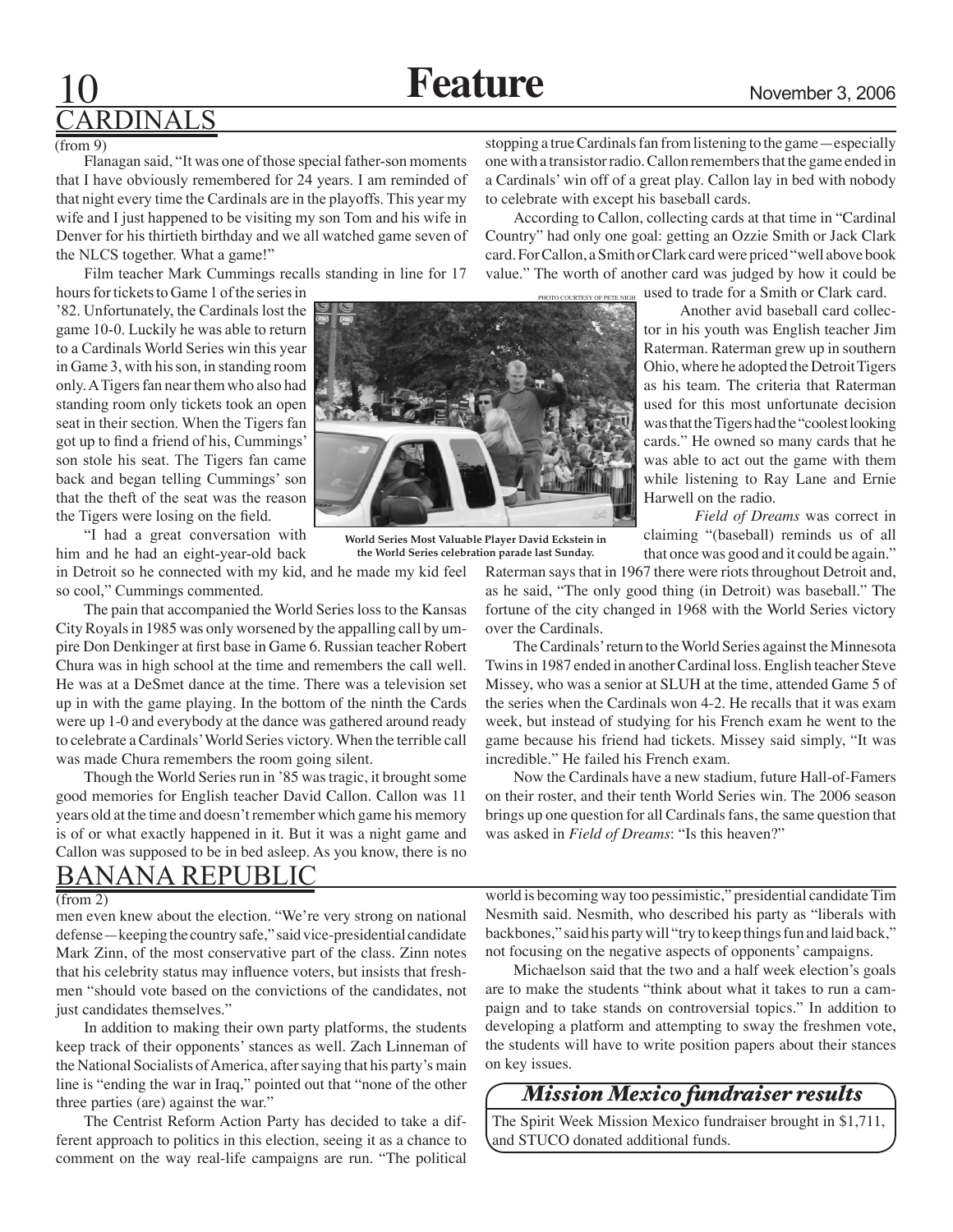## November 3, 2006 **News** 11 School plans *Into Thin Air* followup

#### **Pete Mackowiak Core Staff**

Thile the St. Louis U. High faculty and students have finished the reading and testing for *Into Thin Air*, the second edition of the school-wide summer reading program has not faded from the fabric of the school community. The book has drawn enough interest from its readers to merit an encore.

Assistant Principal for Academic Affairs Mark Michalski said, "We have asked the Science Center to show the (IMAX movie) of (Everest)." He added, "I've written a letter to Jon Krakauer asking him if he'd agree to participate in a video conferencing session with some students, possibly in conjunction with the movie."

The date of the movie showing has not been finalized, as the Science Center does not currently have the Everest documentary; however, they are expected to have it by the end of the second semester. Michalski cited "cost and availability" as potential roadblocks for the plans. Krakauer has not yet responded to the letter.

"The IMAX movie would be a lot of fun to see," commented freshman Tony Borne.

These activities would represent a significant leap from last year's follow-up to *Gates of Fire*, which included a faculty

discussion group and limited use in teachers' curriculums, but "nothing on the scale of a school assembly," according to Michalski.

The goal for the school-wide reading program remains to find a common book that stimulates conversation across the school community. This book has thus far accomplished that goal, thanks in large part to the recent tragedy on Everest (see vol. 71, issue 1). Michalski noted that *Into Thin Air* also "lends itself to different disciplines" such as science and moral decision making.

A few teachers have incorporated *Into Thin Air* into their classes. Biology teacher Steve Kuensting said the book is a "good foundation for discussion in my class," allowing for talks about the diffusion of oxygen in human lungs on the mountain and even the contrast between Eastern and Western civilizations.

Student opinions on the book vary. Senior Rory Faust spoke of how reading the book "informed me of the dangers of high-altitude climbing," while sophomore Pat Roach said, "I didn't mind the summer reading. It's the test taking that I don't like."

For more information regarding *Into Thin Air*, tune in to the Discovery Channel's *Everest: Beyond the Limit*, which premiers Tuesday, November 14 at 9 p.m.

## nbeknownst to SLUH, Billiken waits in Japan

## **George Boston**

**Core Staff**<br> **C** t. Louis University High School re-St. Louis University High School received a letter on Sept. 28 from Akiko Morikawa, a staff writer for the *Yomiuri Shimbun*, Japan's largest newspaper. The letter concerned SLUH's beloved mascot, the Billiken.

Akiko's letter, which was accompanied by photographs, charms, and other Billiken memorabilia, told of a Billiken statue kept on the fifth floor of the Tsutenkaku, a large observation tower and famous landmark in Osaka, the city where Akiko works. The wooden statue, sculpted in 1979 as a replacement for a similar one lost when an amusement park that previously occupied

the site closed down, is a symbol of good fortune, and both tourists and locals come to touch the soles of its feet in the belief it will bring them luck. Visitors also write their wishes on slips of paper and hang them on the wall near the Billiken. The journalist's letter also inquired about SLUH's Billiken and requested return correspondence from the SLUH community.

Academic Assistant Principal Mark Michalski, who opened the letter, showed it to Principal Mary Schenkenberg and President David Laughlin, who both, according to Michalski, "got a kick out of it," and presented it to the heads of SLUH's academic departments at their meeting the day of the letter's

**see BILLIKEN-SAN, 15**

## Shakespeare contest revived **Dan Yacovino**

#### **Reporter**

After a year in hiatus, the Shakespeare<br>Recitation Contest is returning to St. Louis U. High. The contest is held nationally by the English Speaking Union of the United States (whose motto is "creating global understanding through English") and is open to students in grades 10-12 across America.

English teacher Chuck Hussung has been in charge of the contest since 2002. Under his reign, SLUH students have fared well at the city level, coming in as the runner-up in 2002 and winning in 2003.

Students at the school-wide level recite a monologue of 15-20 lines from any of Shakespeare's works. Hussung said this recitation will be held some time in December.

The winner of that round will then be sent to the local St. Louis competition, which will be held on Saturday, Feb. 24. To advance in this round, students will need to memorize a Shakespearean sonnet as well as a monologue. Since six schools in the area need to participate in order for there to be a local competition, there has been anxiety about whether or not the contest will happen, since last year too few schools participated.

If there is a local contest, the winner will go to the national competition held in New York City in April.

Hussung said that the prize for winning the school-wide round was "a pot of a few bucks collected from the English office," but if a SLUH Elizabethan enthusiast wins the national competition, the prize is a summer course in the United Kingdom.

#### Rosary

The Sodality of Mary will pray the rosary on Tuesday, Nov. 7 in the chapel at activity period for greater respect of human life. All are encouraged to attend. Contact junior Brett DeLaria for details.

"November's sky is chill and drear, November's leaf is red and sear." —Sir Walter Scott *Seasonal Quote of the Week*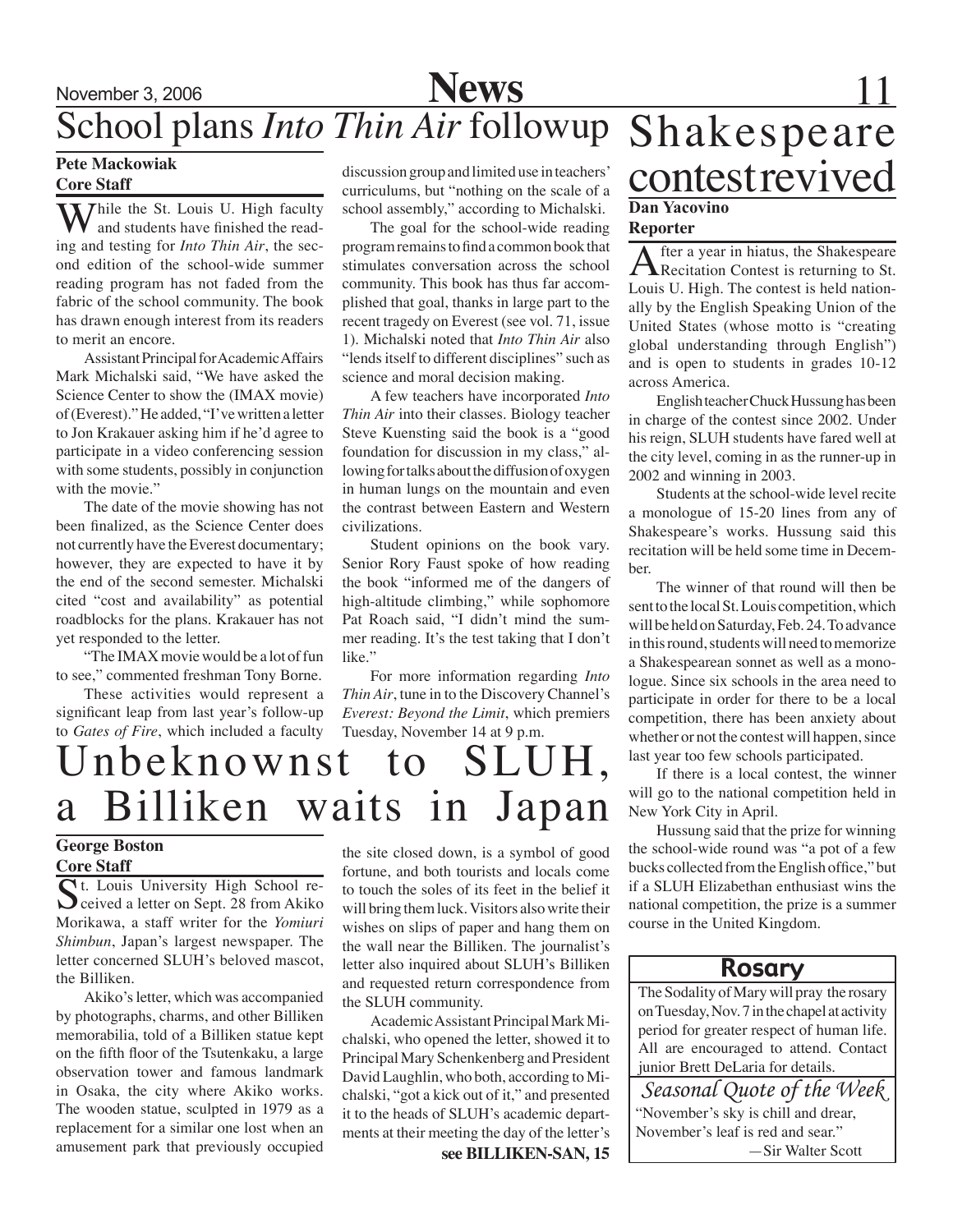# **VOTE**

#### (from 1)

the amendment throughout his presentation, mainly the redefinition of the word "cloning" and several other sections dealing with fund appropriation, which he termed "ambiguous." He also gave an overview of human cloning, stem cell research, and the difference between adult and embryonic stem cell research, the latter of which the amendment protects.

Onder said that he spent much of his time on the definition of cloning because "it's a very loaded word, and they should not have it in the amendment, and the fact that it is in Amendment 2 seems intentionally deceptive in the way the word is used. That's a big part of my problem with (Amendment) 2. If it was just called 'an amendment in favor of all types of embryonic stem cell research,' my argument would certainly be (less persuasive), and (the debate over the amendment) would be a question of ethics (rather than bad law)."

SLUH students hotly contested parts of Onder's speech, including his wording and criticisms of the language in the amendment. In the presentation, Onder included a list of "myths" and often referenced what the writers "meant to say."

"I didn't like that he can claim to know what anyone 'meant to say,'" said sophomore Andrew Fowler. "I think that it was too hard of a line to take, especially when we were told that he'd attempt to cover both sides (of the issue)."

Onder closed by offering a copy of the fivepage amendment to anyone who wanted one.

"I like having copies because it's good for people to see the language I speak about, and anyone who disagrees with me can take a look at the actual amendment on the spot," said Onder.

The question section of Onder's speech was often marred in student's eyes by the argumentative nature of the questions.

"It seemed like a lot of the people asking questions were just trying to start trouble," remarked senior Matt Laury. "They were asking questions just to challenge (Onder), and were being disrespectful a lot of the time."

Knapp said, "Onder's presentation was great. He said pretty much what I thought he would, and he was very informative. I

really think that he did a lot for people who didn't really know what was going on with the amendment."

Theology teacher Rosemary Queathem agreed, saying, "It was all very clear. I thought that even my freshmen could discern the main points, even if they didn't know all of the language. He definitely got the gist of the matter across in a short amount of time."

SLUH students, however, had widely varying reactions to Onder's presentation.

"Overall I didn't like it," said senior Pat McDonagh. "I thought it would be unbiased, or at least less biased than it was. On top of that, I don't think that he carried himself well. It seemed to me that he was using that fact that he knows more about the issue to force us to listen, not just presenting the facts."

On the other hand, some thought that Onder was well balanced in his argument.

"It was very organized. He did a good job of proving his point and didn't leave much room for argument, all without bringing ethics into it too much," said senior Brett Venker.

Senior Ben Brooks agreed that it was, "fine, factually" but that "(Onder) shouldn't have said to vote no in the title of his PowerPoint. I think that he lost a lot of people as soon as he said 'Why you shouldn't vote for Amendment 2.'"

Many SLUH students were upset by the title because it was billed that Onder's

views mostly lined up with the Church, but that he would attempt to present both sides of the issue (see volume 71, issue 7).

"I really didn't like how biased it was," said senior Zach Linneman. "The title was bad, and the actual presentation was held in the chapel."

In response to the title of his speech, Onder replied, "I believe in truth in advertising. I don't want to come in and try to trick people into listening. I came to talk about the problems with Amendment 2. I have a problem with people who claim to be unbiased and then go on to prove a point."

"I think that was the best way to handle it," Knapp agreed. "If you're not honest in the title, you get the same people complaining that Onder tried to trick everyone into believing him."

"I didn't mind the title," said senior Kerry Read. "I mean really, what do you expect? It's a Catholic school and we're going to get the Catholic side of things."

Another problem that many students had with the presentation was the fact that everyone was required to go, including the underclassmen.

Junior Jim Margherio disagreed, claiming, "It's important for everyone to see (the presentation) because even if you can't vote, this is what everyone is talking about. I wish he would have focused on stem cell research **see ISSUE, 15**

BILL-IN-THE-BOX

Senior Drew Burkemper dressed as Jack (in the Box) on Halloween, complete with a papier-mâché head. Other notable costumes included a bishop, the Detroit Tigers' Kenny Rogers, and a self-identified "bitter priest," as embodied by Jeff Harrison, S.J.

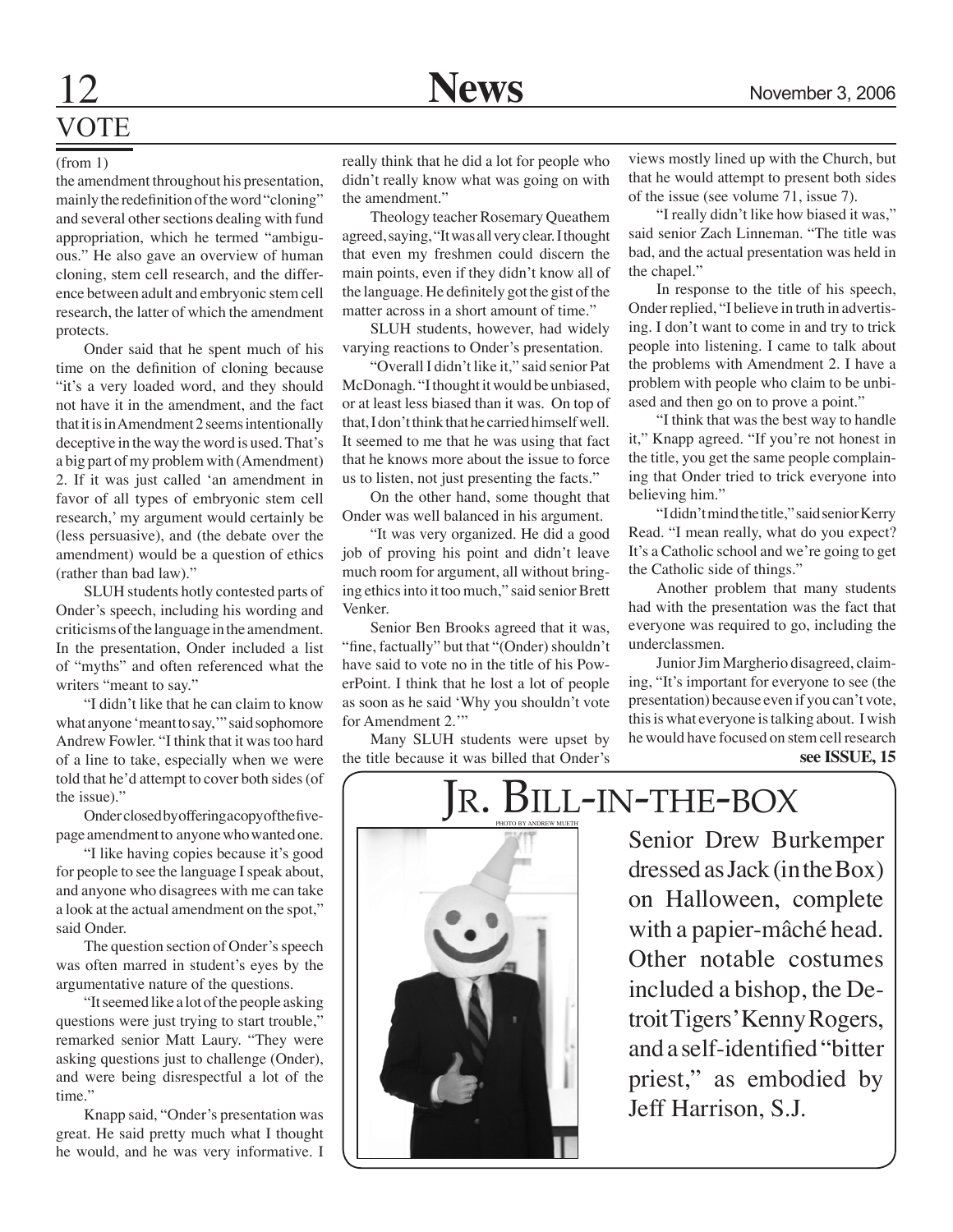#### SLC (from 2)

benefactors. Vice President for Advancement Thom Digman is handling the project's funding and "(making) sure that we're going to try and cash flow this program the right way," said Laughlin.

Numerous advisers, including several alumni, have acted as consultants on the project. Rob Lochner, '86, is "providing expertise with overall architectural issues," said Zarrick. Bob Mitchell, '74, advises on the civil engineering aspects of the construction, including plumbing and sewage issues.

Al Litteken is serving as overall consultant for the project. Litteken is the former head of Anheuser-Busch's engineering department, served as a consultant on the Lambert Airport runway addition, and is currently consulting on the construction of St. Louis University's basketball arena.

Laughlin characterized the advisers' role as "expert consultation on how we make sure to do this project well and do it in the most responsible fashion."

Laughlin admitted that he hasn't involved students in "the detailed discussions" of the project, aside from minor conversations with the President's Ambassadors last

#### NOVEL IDEA

#### (from 2)

Indiana, North Dakota, and Wisconsin, respectively, dated 2005.

Several novels are taught as part of English classes at SLUH. *The Catcher in the Rye* by J.D. Salinger as part of his collected works represents the state of New York and is taught in sophomore English classes. *Their Eyes Were Watching God* by Zora Neale Hurston for Florida and *All the King's Men* by Robert Penn Warren for Louisiana are each part of the junior English curriculum. *Nick Adams Stories* by Ernest Hemingway is used in senior English classes and was chosen to represent Michigan.

Other notables include *To Kill a Mockingbird* by Harper Lee for Alabama, *The Wonderful Wizard of Oz* by Frank Baum and *In Cold Blood* by Truman Capote for Kansas, and American Literature books *The Scarlet Letter* by Nathaniel Hawthorne and *Moby Dick* by Herman Melville for Massachusetts.

"There's twenty-one books on the list that

year.

Laughlin said he has talked mostly with adults about Student Life Center because "they…have a good idea of the types of things that are needed in every aspect of the activities that they run." Laughlin continued, "If I talk to a senior, I may get a good idea, (but) they're going to be in college when (construction) starts. And if I talk to a freshman, do they really know our school well enough?" Laughlin said he will consult with students once plans are more concrete.

Upperclassmen seem to be apathetic towards the issue.

"I don't even know what it's about," said senior Ken Meierotto, who added that he didn't care about the lack of student input because he will have graduated by the time of groundbreaking.

Junior Ben Evans said, "I haven't seen any plans yet. It would be nice if it (was finished) before I graduate."

A concern among some faculty members has been the possibility of students congregating exclusively in the Student Life Center while teachers remain in the old building. Laughlin said that he's been "trying hard to balance (locations of activities). I don't think there will be one place for students to go during activity period. I think there will be choices throughout the campus."

Upon his arrival as president last fall, Laughlin spent "a fair amount of time" with former president Paul Sheridan, S.J., the initiator of V2K. Laughlin then assembled an "eclectic group of…teachers…coaches, pastoral people, administrators (and) maintenance" to hear their thoughts on the proposed plans. Besides potential uses for the new building, Laughlin talked with this group about "adaptive reuse," or what will be done with the space freed up by the Student Life Center, especially the current cafeteria. No definite uses have been determined for these spaces.

This fall, Laughlin has been meeting with about 20 "end users," the faculty members and club moderators "who will implement the use of these facilities," Laughlin said. Laughlin said this group includes Principal Mary Schenkenberg, STUCO moderator Brock Kesterson, Pastoral Director Matt Stewart, and Athletic Director Dick Wehner. Having gathered all of this input, Laughlin said he is currently "trying to put (the feedback) into some comprehensive format."

I'd already read (before the list came out)." Hussung said of the list's benefits. "I've read ten just because they're on the list, and I'm sure I won't stop with ten."

One novel listed among Hussung's favorites from the list is *The Known World* by Edward P. Jones representing Virginia. "It's only a three or four year old book and apparently it made a pretty big splash," Hussung said of the book.

The book, which Hussung first heard of from the list, has already been placed in the curriculum for his junior classes this year. Hussung describes the book as "a PBS documentary rendered in prose." Hussung later added that the book "is dealing with race and also dealing with class divisions within each race."

Another book that Hussung was particularly excited about was *Fire in Beulah* by Rilla Askew representing Oklahoma. Hussung almost decided on the book instead of *The Known World* for his junior classes. "I think it's going to be a slightly more challenging

book for the students," said Hussung. "It's a very violent book and a very feminine book. It's very interesting to see those two things come together," Hussung said of the book.

"I enjoyed doing (the project)," said senior Andy Tayon, who was one of the students involved. Tayon added that he benefited personally because he ended up reading one of the books, *A Summons to Memphis* by Peter Taylor for Tennessee, for an extra credit test in Hussung's class.

 The list will most likely be posted in the library in the near future. Hussung also plans to make the list available through e-mail in an electronic format. "I think I'm going to contact (the *Post-Dispatch*)," Hussung disclosed. This decision came based on the large interest shown by many people he has told about the list.

 "I think it was beneficial because for fifty states we got at least one novel that exemplifies the essence or spirit of that state," Tayon commented. "If someone was **see LITERATURE, 15**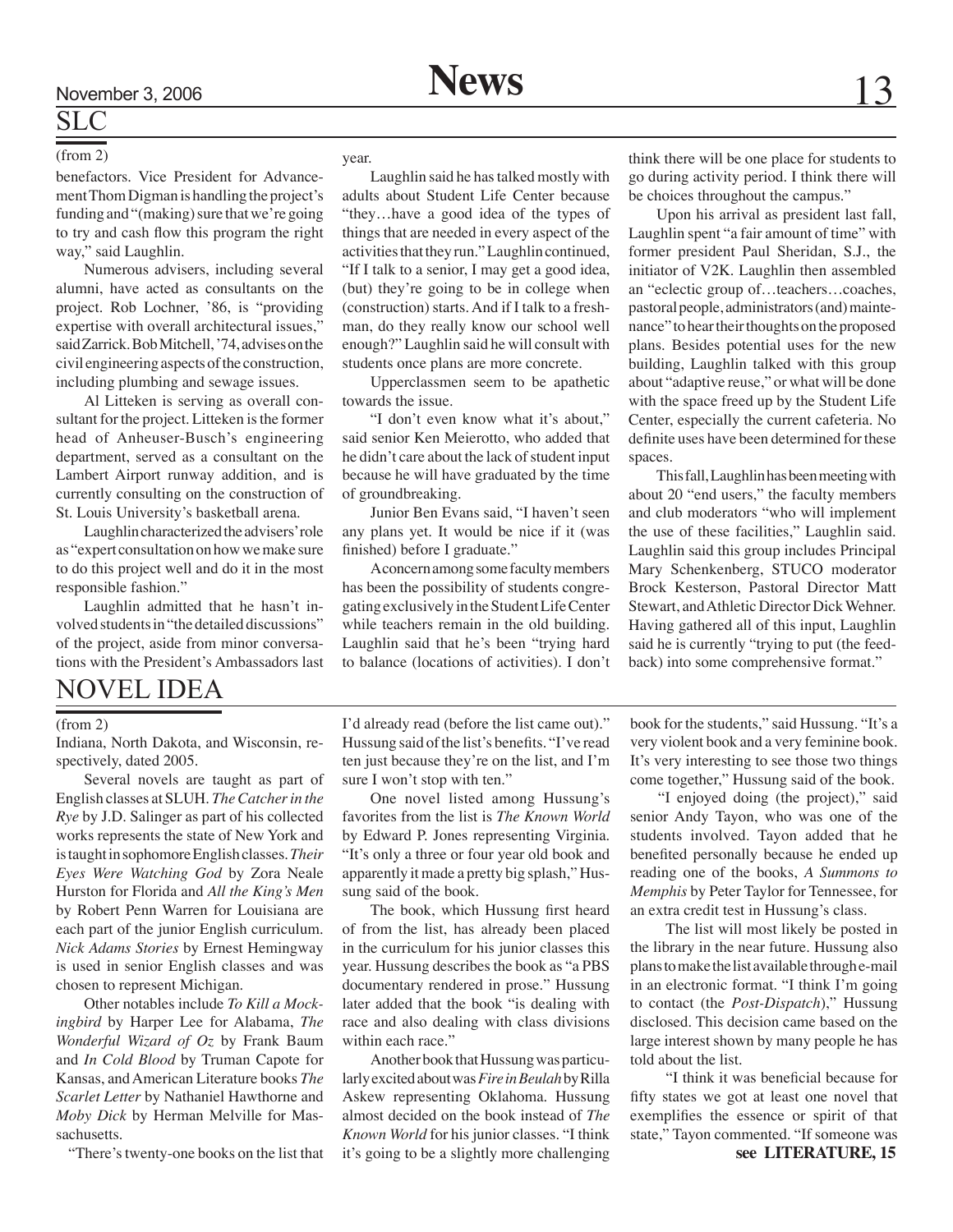

## MichAElson

#### (from 3)

state that there are approximately \$49,000 people in Missouri working at an hourly wage rate below \$6.50/hr. This is about 10 percent of the working population. The studies differ on who these people are. One in favor of the increase states that the majority of workers who will be affected by the increase are adults and heads of households. The other says that 70 percent of hourly workers working at jobs paying less than \$6.50/hr are teens. From what I can tell, both are accurate, but the pro-increase study includes those who would get an hourly raise in jobs for which the majority of the income is received in tips and those workers whose union contract stipulates a wage rate tied to the minimum wage— something like a rate 225% of minimum wage.

The economics class discovered, after surveying 186 St. Louis area high school students not attending SLUH, that the equilibrium wage rate is between \$7.00 and \$7.25 per hour. At that rate, there is likely to be very little impact on jobs for teenagers if the minimum wage is increased to \$6.50. We also found that of the 186 students, not one single student was working for minimum wage. Students from a wide variety of schools were surveyed from all parts of the metro area on the Missouri side of the river. This begs the question, "If high school students are getting more than minimum wage, then who is working for \$5.15 per hour?" Of the 186 students surveyed, only 32 were earning less than the proposed \$6.50, and of those, most (26) were making more than \$6.00. It appears that the lowest paying jobs are in the restaurant business as bussers and dishwashers. USA Today reported a concern among restaurateurs who believed that the \$6.50 minimum could drive some of them out of business, require them to fire some workers, or to raise prices on their menus.

Economic theory says that if the minimum wage is raised to a level above the equilibrium wage rate, it could result in a shortage of jobs available to low-skilled or inexperienced workers, but our study finds that the equilibrium wage rate in St. Louis for this type of worker is above that rate. As you go to vote on Tuesday, keep this unscientific study in mind!

## WHITE WALL

#### $\sqrt{(\text{from } 5)}$

strong, ending practices as number two on the ladder.

Hoffman's doubles partner from last season, Steve Baer, will play at No. 5 for the Bills. Baer, sporting his iconic mushroomstyle haircut, brings class and experience to a squad deep on talent. "We're looking real good this year," said Baer. "Everyone's playing well, and we all want to win state."

Varsity newcomer and third junior Paul Marsek will play No. 6 for the Racquetbills. Marsek made the leap from JV-2 last season after an intense off-season of training and playing. He played very well early in the fall, but has struggled in the last few weeks, barely holding on to his varsity spot.

The doubles team consists of Todd Swift and Dean Hunter. Both played on JV-1 last year and could have played varsity singles this year. However their chemistry and experience playing with one another made them an ideal choice for doubles as they look to dominate all other pairs who come their way.

The outlook in the league looks extremely favorable for the Whitewallbills. Many opponents, such as CBC, Kirkwood, and Vianney, have strong 1, 2, and 3 seeds but have little to offer after that. The Jr. Bills depth will be their biggest advantage, with no other team in the league returning so many top players. The road to state will be easier for the lower seeds.

SLUH also looks to dominate the JV and ladder league this year. Seventy-nine players took part in fall racquetball, the most in the area. The biggest surprise on JV was sophomore Spencer Rusch moving up 40 spots on the ladder to take the top spot on JV-1. Three juniors and one senior, Alex Mueckl, will join Rusch in their quest for JV victory.

Top to bottom, the Babybabybills are the most complete team in the area with a mix of seniors, juniors, and sophomores playing on varsity and JV. The squad's depth is what has made the Jr. Bills so tough in the past and is what will carry them to state and nationals this year.

St. Louis's *only* weekly high school newspaper www.sluh.org prepnews@sluh.org Volume LXXI, Issue 10

## "Monopoly spaces" credits

**News Editors:** Charlie "Community Chest" Landis, Jim "Luxury Tax" Santel **Sports Editor:** Scott "Income Tax" Mueller

**Features Editors:** Andrew "Baltic Avenue" Mueth, Sean "Free Parking" Kickham

**Photography Editor:** Matt "Shortline Railroad" Hubbard

**Core Staff:** Jerry "Chance" Lakin, Christian "GO" Ronzio, Dan "Oriental Avenue" Everson, George "Water Works" Boston, Kevin "Boardwalk" Casey, Pete "Park Place" Mackowiak

**Reporters:** Kevin "B&O Railroad" Gier, Ray "Mediterranean Avenue" Kreienkamp, Matt "St. Charles Place" Lawder, Nick "New York Avenue" Calcaterra, Brian "St. James Place" Bettonville, Matt "Baltic Avenue" Bettonville, Dan "Marvin Gardens" Yacavino, Alex "Pacific Avenue" Orf

**Advisor:** Mr. Frank "Jail" Kovarik **Moderator:** Mr. Steve "Go to Jail" Missey

The *Prep News* is a publication of St. Louis University High School. Copyright ©2006 St. Louis University High School *Prep News.*  No material may be reprinted without the permission of the moderator and editors.

## *SLUH WINS AGAIN*

Congratulations to SLUH and Tarlton Corp., the builders of the Soccer Stadium, Drury Plaza, and Baseball field, for winning the Associated General Contractors of St. Louis's prestigious 2006 Construct Keystone award. This award is the second one received for the V2K expansion SLUH won the \$5-20 million category. Among the other winning facilities was the new Busch Stadium.

Paul Michaelson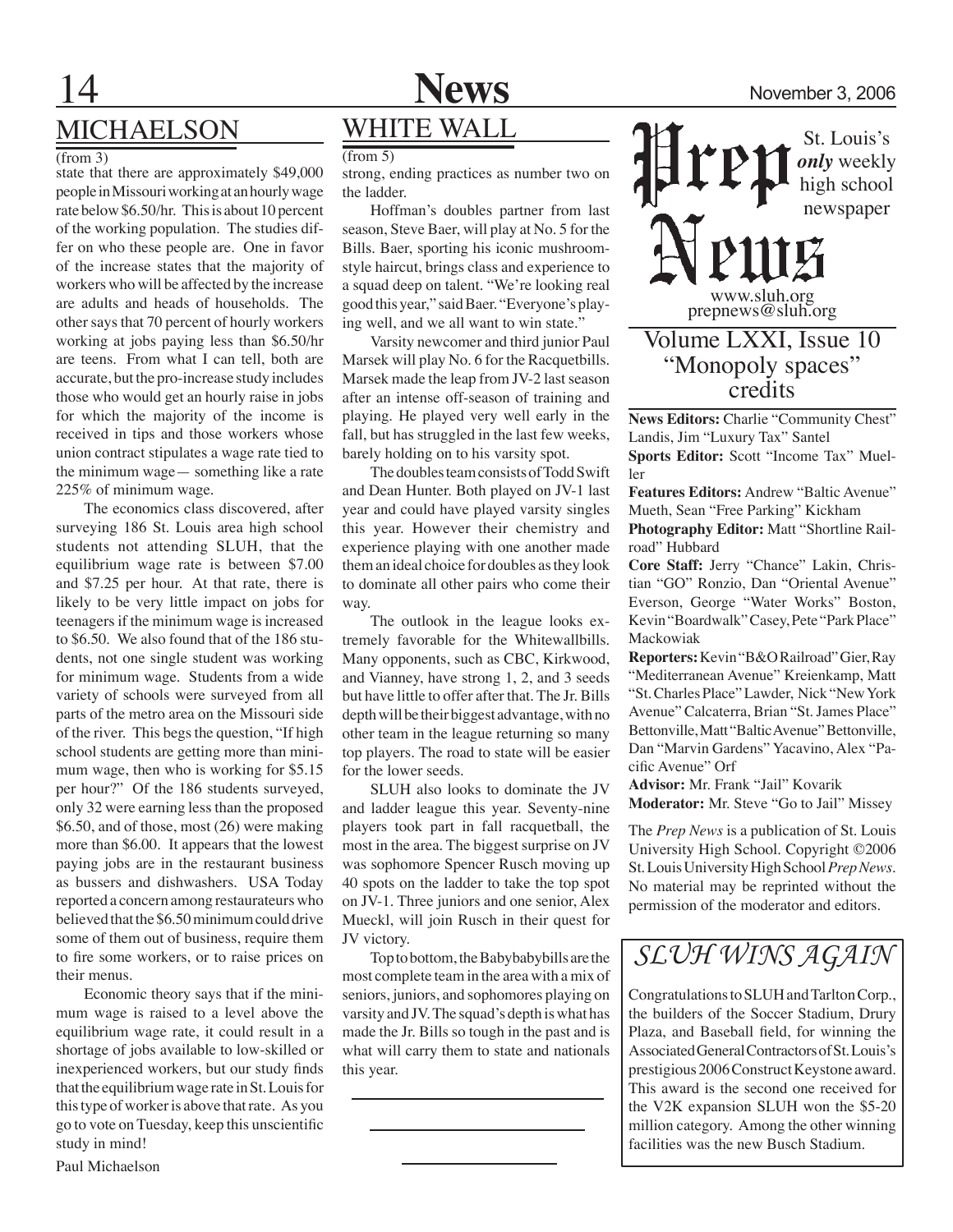#### (from 1)

cording to Guthrie, "anything that can put a bad spin on Ursuline, anything that's going to hurt the reputation of the school" can call for disciplinary action. Consequences varied depending on the situation, and included either numerous detentions or a loss of school privileges.

John Burroughs School, a private coed high school, does not have any specific policies concerning MySpace or Facebook, with Facebook not being a big issue there. "We have major school rules that state that the verbal or physical abuse of another person, including fighting (or) degrading or threatening language that is hostile or intimidating in reference (are) violations," said Burroughs's Assistant Head of School Andy Abbot. That, along with the use of technology to make public statements or distribute materials that are threatening or offensive, "are two major school rules that are cause for serious disciplinary action if (students) were to break them."

 According to Abbot, students are not allowed to use electronics during the day. He went on to say, "I don't think (Facebook) is by definition bad, it is only if it's misused," but that Burroughs does remind its students that possible future colleges and employers look at Facebook to evaluate people.

Like Ursuline, many high schools are beginning to simply block Facebook from their school computers. One such high school is Christian Brothers College (CBC) High School. Dean of Students Raymond Bahr emphasized the difficulty of having a policy to cover everything that can occur on Facebook, but stressed a more general "you cannot bring scandal to a school" course of action. "If Facebook were to have something in it which would bring scandal to the school orto the individual(student)—which would therefore lead to (scandal)—then the school would act on that," he explained. "As you know, on Facebook you automatically have to identify yourself and a school, and so therefore by doing that you have now brought the school into something which it may not be a part of if it doesn't want or choose to be."

Students at CBC face consequences if they become involved in inappropriate behavior regarding the sites, but the degree of the disciplinary action depends on what has been done.

 Jesuit High School, a co-ed high school in Portland, Ore., has also had to take action against Facebook and MySpace. "Our discipline code is pretty wide, where it doesn't matter whether you're on campus or off campus, that if you do anything that would violate the technology policy or anything that would embarrass the school, you can be held accountable," said Jesuit's Vice Principal for Student Life Chris Smart. He went on to explain that the school's policy has multiple parts.

Like Ursuline and CBC, students cannot access Facebook or MySpace from any of the school computers. Were a student to do so, the first offense results in an after school jug, and a second offense results in a Saturday jug plus suspension from the use of the school's computer network for a set period of time, the length of which is judged on a case-by-case basis.

 "What we're trying to do," said Smart, "is educate our students to know that the worldwide web means exactly that: it is potentially accessible to seven billion people and that you cannot expect a right to privacy."

 Jesuit'sPresidentJohnGladstone elaborated on that point, saying, "I don't think kids and families understand the dangers related to MySpace or Facebook. I think, sadly, a lot of kids put information on (the sites) not realizing that it can go all over the world."

 Other precautions that Jesuit has taken include letters to parents and the installation of a software that allows administratorstosee what kids are doing at any given computer in the school, something that SLUH already has. Smart said the biggest online problem now is students trying to get around the Facebook and MySpace network filters.

 "We're trying to address students and parents and talk about what we see as being some of the larger issues for this kind of use, and how does this (use) run counter to the Ignatian paradigm. You can't go online to MySpace and call somebody names and threaten them and then say that you understand what *cura personalis* in a Jesuit school means," Smart explained. *Cura personalis* is a Jesuit tradition and in Latin means "care for the person."

 Smart continued, "We are trying to look at those areas of *cura personalis* and the Ignation paradigm and say, 'Okay, how are these things done in a Jesuit school and why does involvement on MySpace or Facebook in this kind of use run counter to those values which we hold so dear?"

 Gladstone touched on a view all high schools seem to have regarding sites like Facebook and MySpace, saying, "I think it's very important that students realize that what they put on (the sites) has implications far beyond their control."

#### BILLIKEN-SAN

#### $(from 11)$

arrival. He then had Fine Arts teacher John Mueller arrange the letter and accompanying pictures onto a poster, which is currently on display in the library. Michalski thought the display would be "a neat way to see the Billiken in another setting and know that it is bigger than just the school."

Michalski said the administration plans no official reply, leaving it to students to respond. Anyone who wishes to know more about the Billiken, to inform Mr. Akiko about our version of the Billiken, or to celebrate the Tsutenkaku's 50th anniversary, which was Oct. 28, is encouraged to e-mail Akiko Morikawa at either usagi@rf7.so-net.ne.jp or akik0128@yomiuri.com

#### LITERATURE

#### (from 13)

wondering what New York was like they could read the novel for New York."

 This compilation was tentatively declared finished by Hussung last week, despite never receiving an official reply from New Hampshire. "Maybe New Hampshire will slip in at the last minute, but other than that we're not making any more solicitations," Hussung said.

#### ISSUE

#### $(from12)$

itself, instead of the language."

"One thing is for sure," Knapp concluded, "It's hotly debated and really got students talking on both sides, which I think is what we need."

The election takes place next Tuesday, Nov. 7, and everyone who can is encouraged to vote.